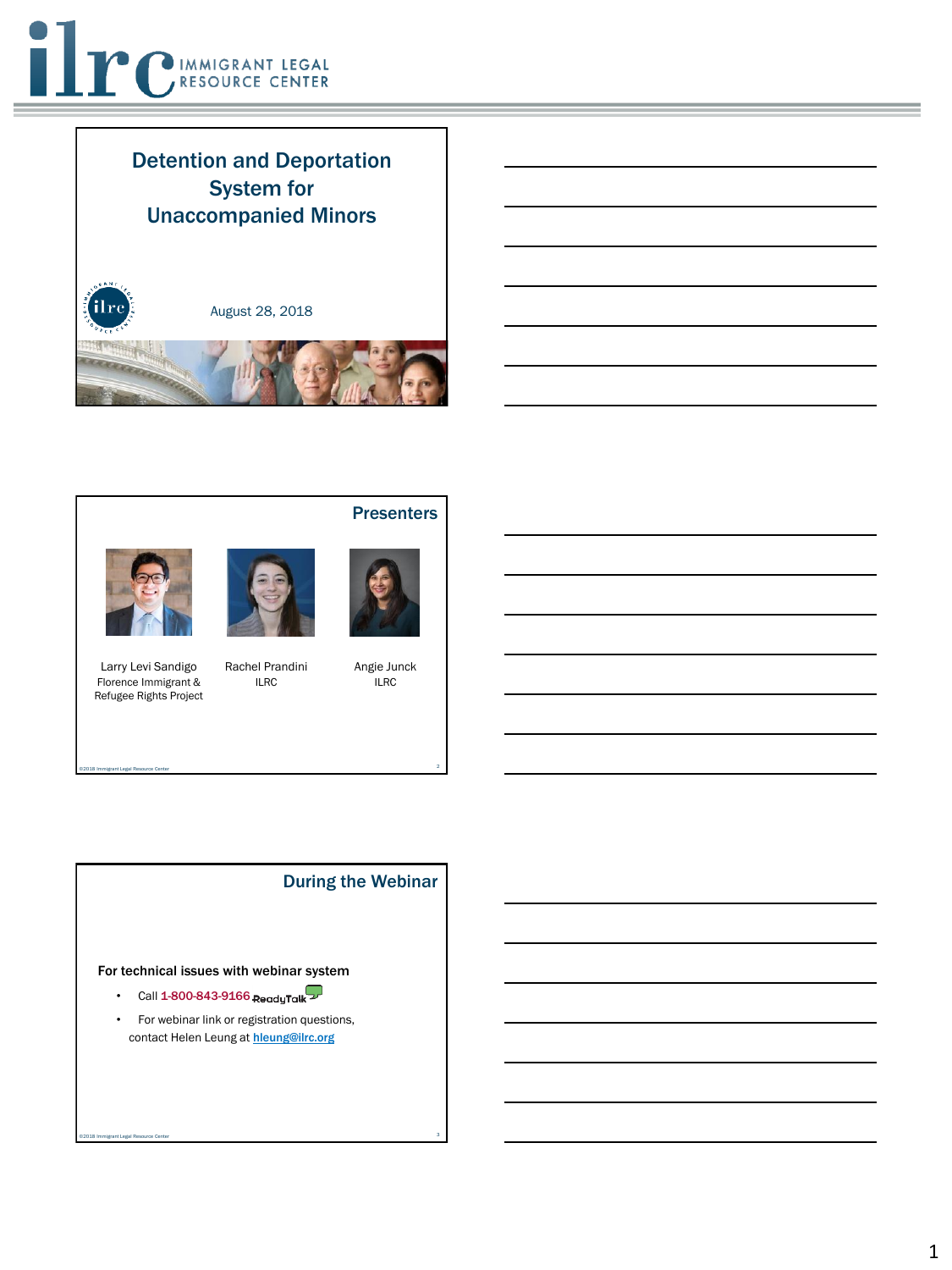#### Questions During the Webinar

Chat Box: You can enter your questions in the chat box, and instructors will answer them, if time permits.







#### ILRC Attorney of the Day

- Mon-Thu 10am-5pm
- Our AOD attorneys are available to answer inquiries by email regarding immigration law and practice. Our attorneys will also schedule an appointment for a phone consultation if you request one in your e-mail inquiry.
- To access our AOD service, please contact Philip Garcia at 415.255.9499 x427 or via email at [pgarcia@ilrc.org](mailto:pgarcia@ilrc.org) to set up a one-time consultation or a contract. For more [information, please visit http://www.ilrc.org/legal](http://www.ilrc.org/legal-assistance)assistance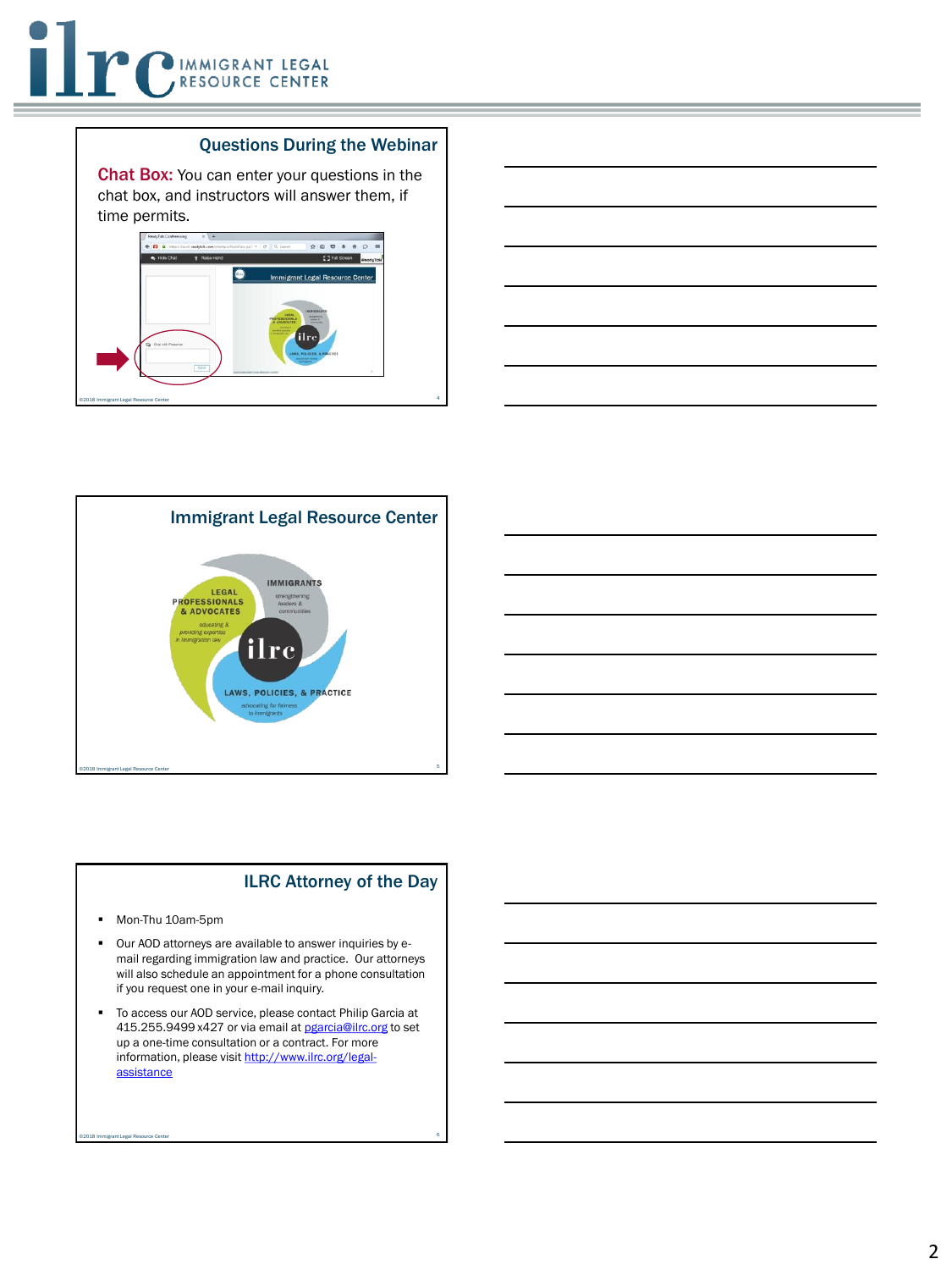#### ILRC Attorney of the Day

#### Free Attorney of the Day

- All CDSS Contractors and Subcontractors
- IOLTA Legal Services Programs in California
- All San Francisco Bay Area Non-Profits
- All NAC Partners with Naturalization questions

#### Other Attorney of the Day

• Hourly rate pro-rated (6 minute minimum), or

7 ©2018 Immigrant Legal Resource Center

• One-time consultation fee

#### Special Immigrant Juvenile Status

Special Immigrant Juvenile Status and Other Immigration Options for Children & Youth:

- Background and guidance on the protections, procedures, and options for immigrant children, including unaccompanied minors under the TVPRA.
- Special focus on Special Immigrant Juvenile Status ("SIJS"), with an in-depth discussion of the legal requirements for SIJS eligibility, including "one-parent" SIJS cases, and step-by-step guidance for representing SIJS-eligible youth in both affirmative and defensive applications.



Updated 5th Edition Available Early Fall Visit [www.ilrc.org](http://www.ilrc.org/)

|                                       | Agenda                                                            |
|---------------------------------------|-------------------------------------------------------------------|
| 11:05-11:10am                         | Who is an unaccompanied child (UC)?                               |
| 11:10-11:20am                         | What are the pros & cons of being designated a UC?                |
| 11:20-11:30am                         | Which federal agencies interact with UCs?                         |
| 11:30-11:45am                         | What types of immigration detention facilities exist for<br>UCs?  |
| $11:45$ am-<br>12:00pm                | What is the process for UCs to be released from<br>detention?     |
| 12:00-12:10pm                         | What happens once a UC is released from detention?                |
| 12:10-12:20pm                         | What legal options are available for UCs to fight<br>deportation? |
| 12:20-12:30pm                         | 0 & A                                                             |
| @2018 Immigrant Legal Resource Center |                                                                   |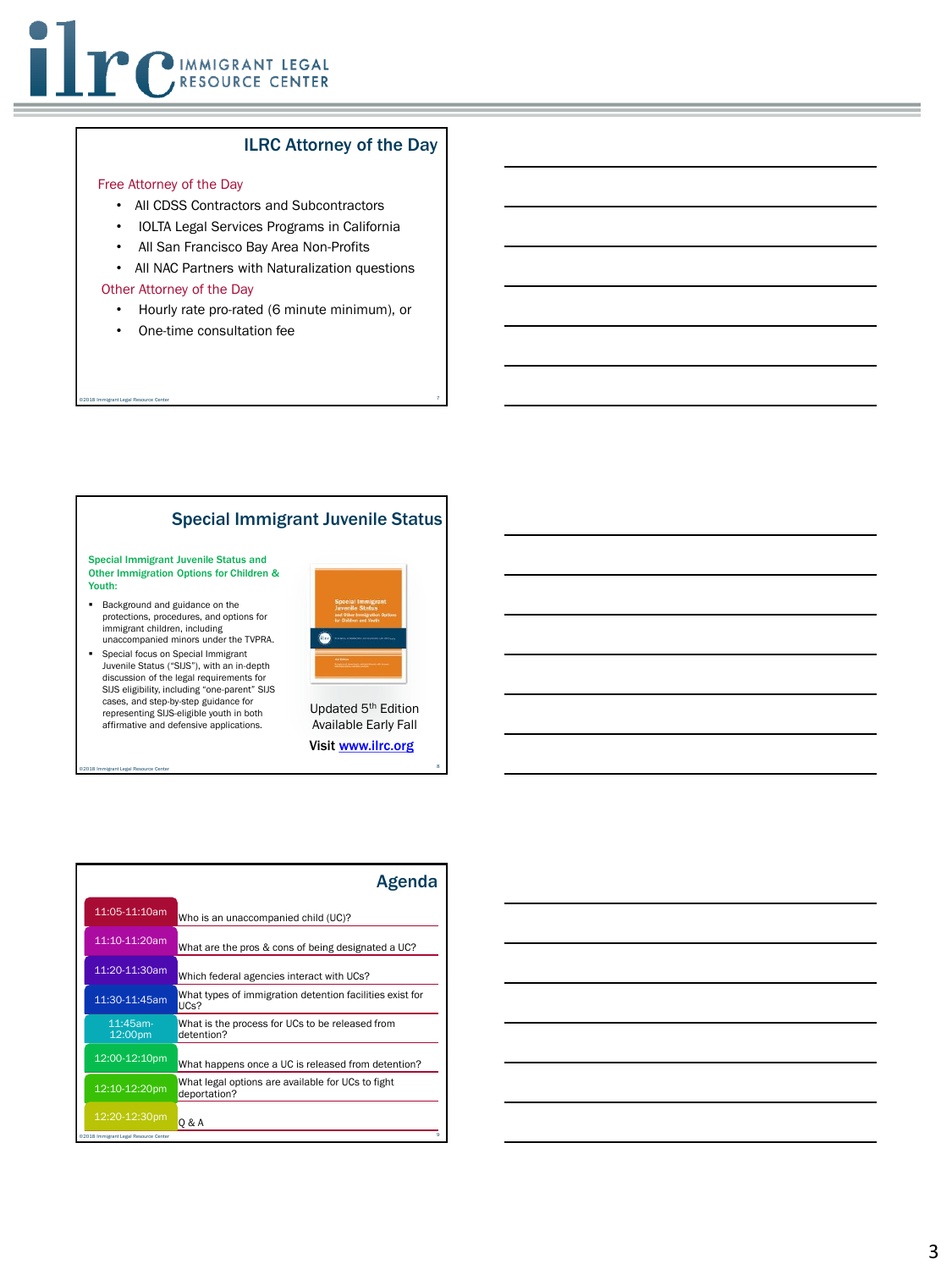

## Who is an unaccompanied child (UC)?

10 ©2018 Immigrant Legal Resource Center

#### UC Classification

- Who is a UC?
- A child who:
	- 1) has no immigration status in the U.S.;
	- 2) is under 18 years old; and
	- 3) has no parent or legal guardian in the U.S., or no parent or legal guardian in the U.S. who is available to provide care and physical custody

11 ©2018 Immigrant Legal Resource Center

6 U.S.C. § 279(g)(2)

#### UC Classification

Youth from non-contiguous countries: when apprehended by immigration, they must transfer the child to Health & Human Services within 72 hours of determining them to be a UC

Youth from contiguous countries: same rules apply, *so long as* youth trigger trafficking or application for admission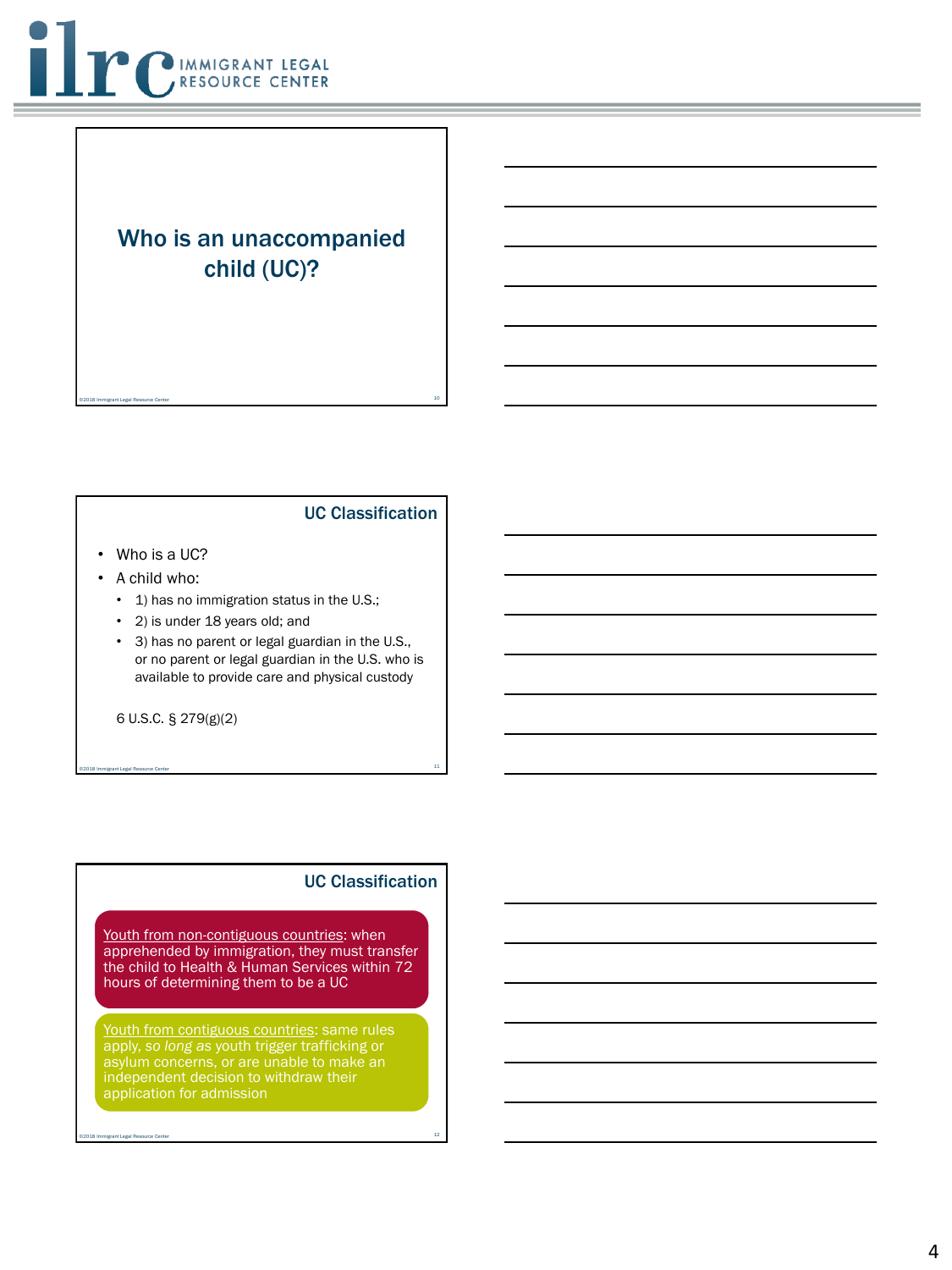





What are the pros & cons of being designated a UC?

14 ©2018 Immigrant Legal Resource Center

#### Pros

- Right to be placed in regular removal proceedings and not expedited removal
	- 8 U.S.C. § 1232(a)(5)(D)(i).
- Right to apply for asylum initially with Asylum Office, which is considered a non-adversarial setting
- INA § 208(b)(3)(C).
- Eligibility for voluntary departure at no cost to the child • TVPRA § 235(a)(5)(E)(ii).
- Placement in ORR custody (versus ICE custody), and related rights and services
	- TVPRA  $\S$  235(b)(1), e.g.:
	- Access to services in ORR custody
	- Eligibility for legal representation programs for UCs
	- Access to "post-release" services in certain circumstances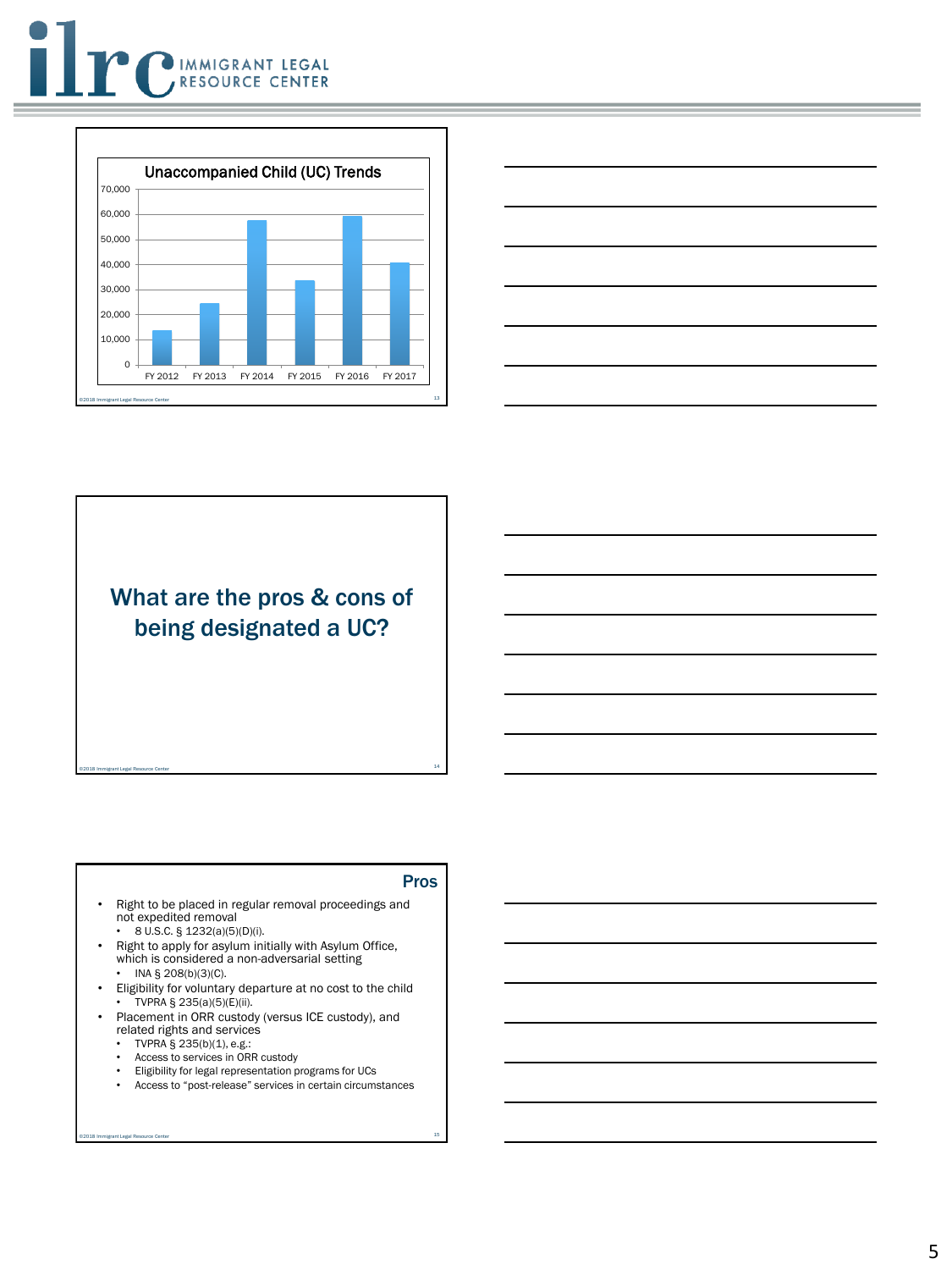

#### **Cons**

- Separation from parent or other family member/adult, if child arrived at the border accompanied
- Few rights and lack of transparency while in ORR custody. Examples include:
	- Not being provided information about reasons for level of detention and "step-ups"
	- Being denied reunification with a parent or other sponsor without adequate information or right to challenge denial
	- Being administered psychotropic medicine, placed in inappropriate facilities, etc.

16 ©2018 Immigrant Legal Resource Center

## Which federal agencies interact with UCs?

17 ©2018 Immigrant Legal Resource Center

#### Key Players: ORR

- U.S. Department of Health and Human Services (HHS)
	- ➢ Administration of Children and Families (ACF)
		- ➢ Office of Refugee Resettlement (ORR)

18 ©2018 Immigrant Legal Resource Center

➢ Division of Unaccompanied Children's Services (DUCS)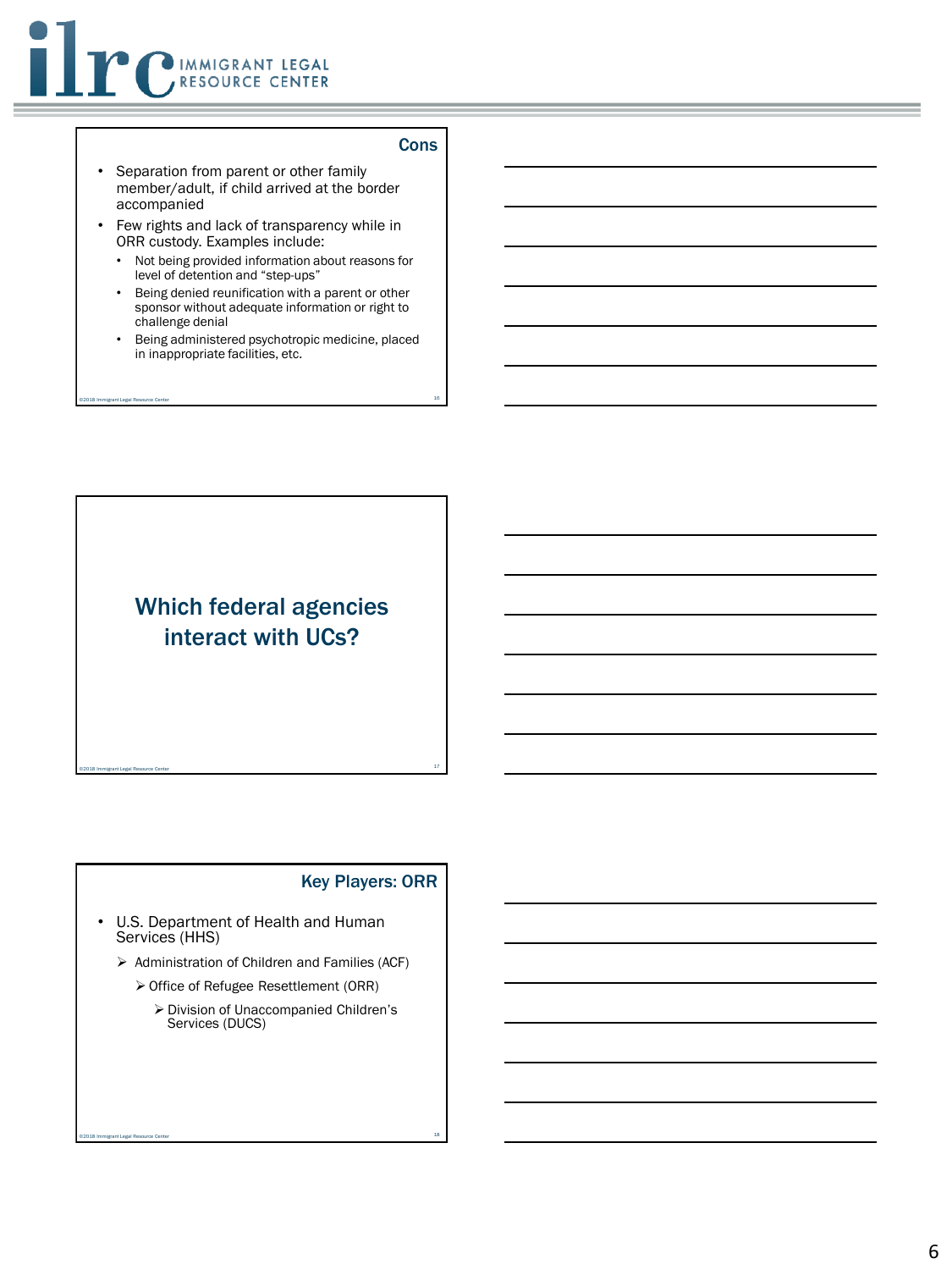#### Other Government Agencies

- U.S. Department of Homeland Security (DHS) is divided into three departments:
	- Immigration & Customs Enforcement (ICE)
	- U.S. Citizenship & Immigration Services (USCIS)
	- Customs & Border Protection (CBP)
- U.S. Department of Justice (DOJ)
	- Executive Office for Immigration Review (EOIR)

19 ©2018 Immigrant Legal Resource Center

• a.k.a. "Immigration Court"





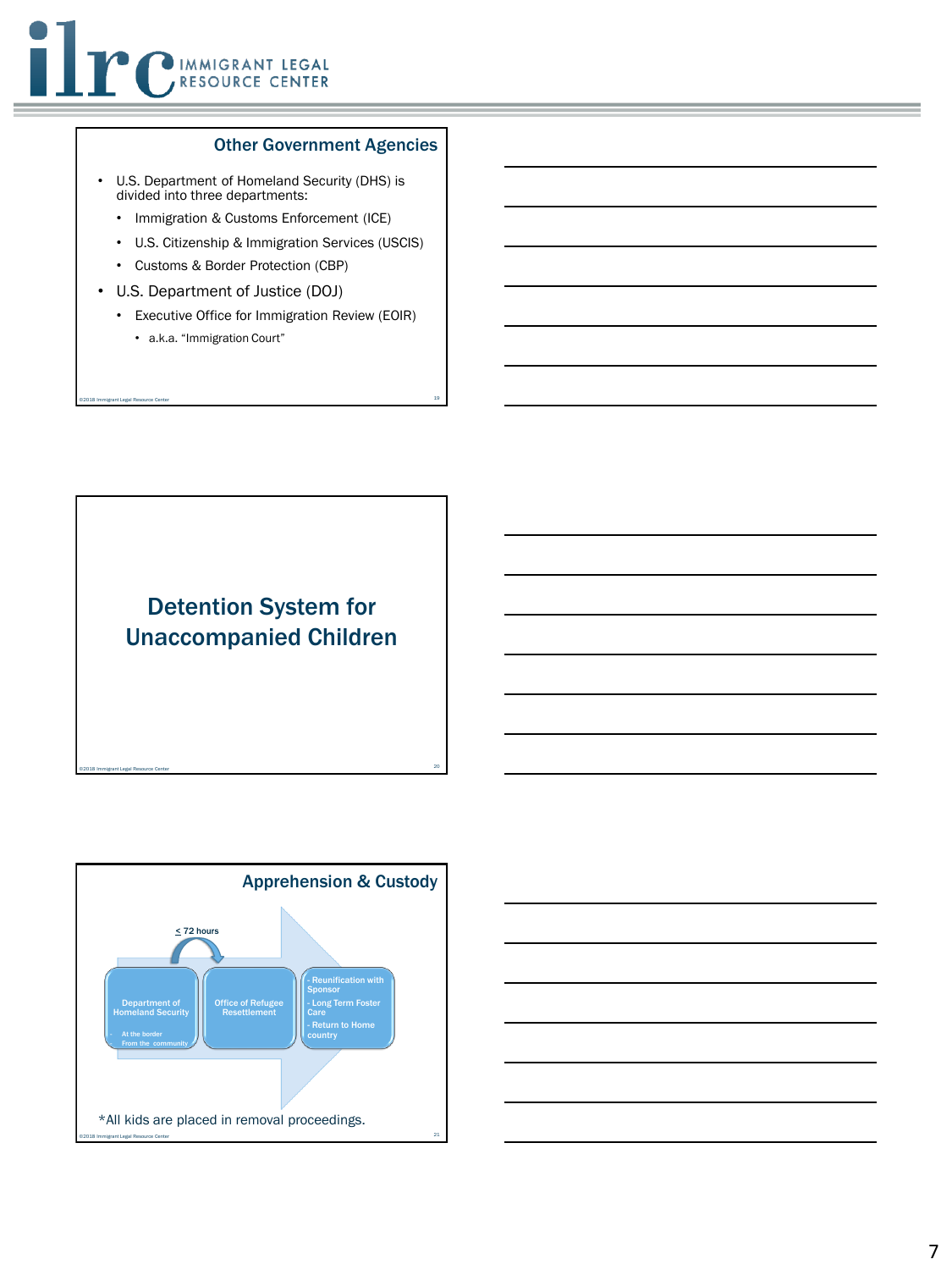

#### Detention System for Children

- Children detained by immigration are treated differently than adults
	- *Flores* Settlement (1997)
	- Homeland Security Act of 2002
	- The Trafficking Victims Protection Reauthorization Act of 2008 (TVPRA)
- All children entitled to:
	- Least restrictive setting while in federal custody
		- All placements must meet state licensing standards, not comingled with adults, provided education, medical care, etc.
	- Consideration of release from custody to an ORR-approved sponsor
- But even once released, children are in removal (deportation) proceedings in Immigration Court

22 ©2018 Immigrant Legal Resource Center

#### ORR Detention

- There are four levels of immigration detention that ORR operates for children:
	- 1. Shelter
	- 2. Staff Secure
	- 3. Secure
	- 4. Federal Foster Care
	- There are also limited "therapeutic" placements
	- Children can be "stepped up" for behavioral and other reasons.
- These facilities are located all over the U.S.
	- Children are placed where there is availability, not necessarily where they are close to family

23 ©2018 Immigrant Legal Resource Center

#### Conditions of Detention

- Various legal challenges have been brought to the conditions of ORR detention through *Flores* and other suits
- Problematic conditions include access to basic needs, use of psychotropic medicine, access to counsel, prolonged detention with arbitrary denials of release to family, etc.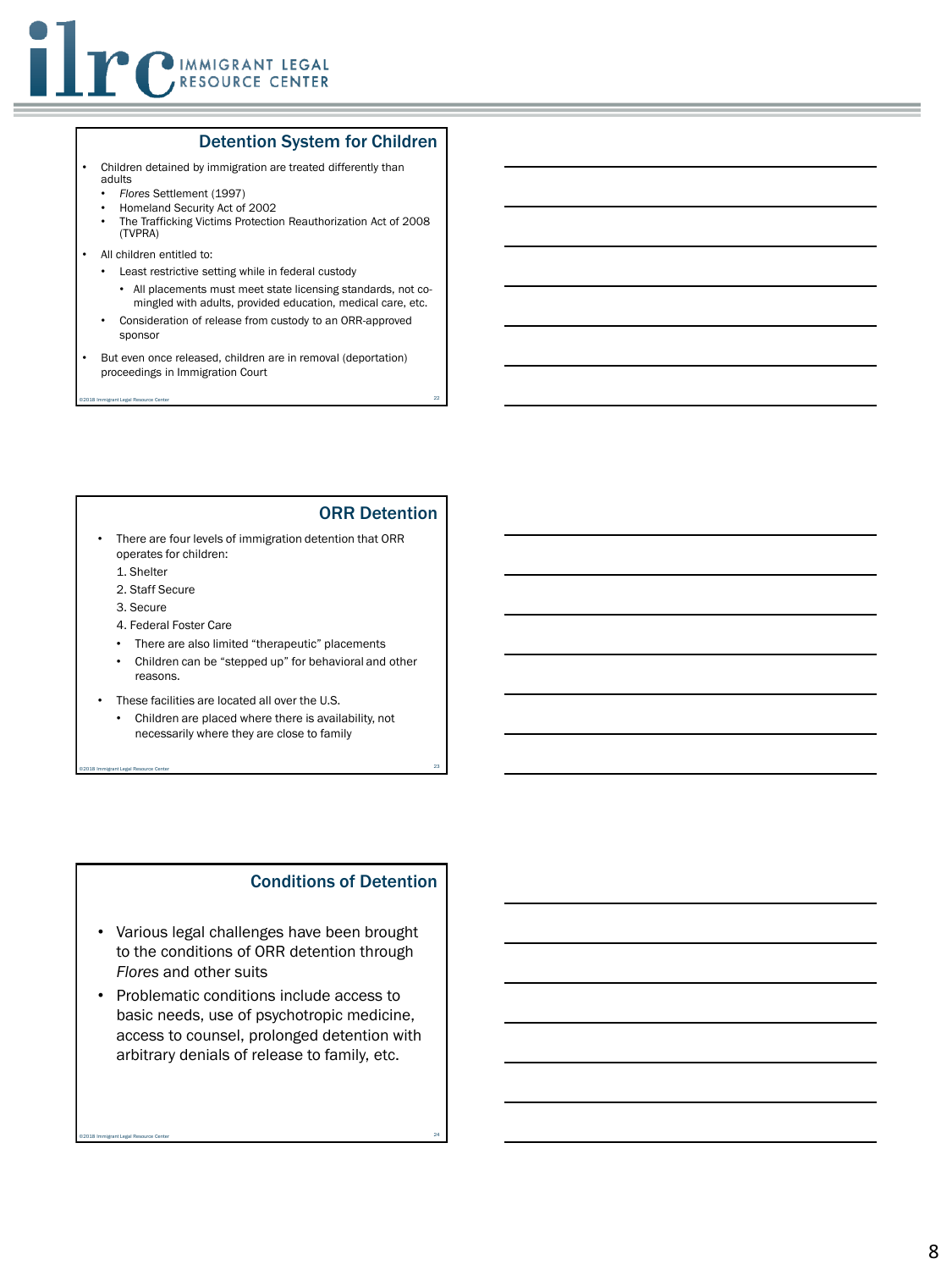

#### Services Available at ORR Facilities

- Room and board
- Case Management
- Individual Counseling
- Group Counseling
- Medical Services
- Educational Services
- Recreation
- Acculturation
- Access to religious services
- Legal Services Orientation

#### Prison Rape Elimination Act (PREA)

• The Prison Rape Elimination Act (PREA) addresses rape and sexual abuse in federal, state, and local prisons, including ORR.

25 ©2018 Immigrant Legal Resource Center

- All children in shelters will receive a PREA talk within 24 hours of arrival.
- ORR shelters have a designated PREA phone to report incidents.
- PREA reports go through the Office of Inspector General (OIG).
- State reporting, and state agency response, differ from state to state.

26 ©2018 Immigrant Legal Resource Center

What is the process for UCs to be released from detention?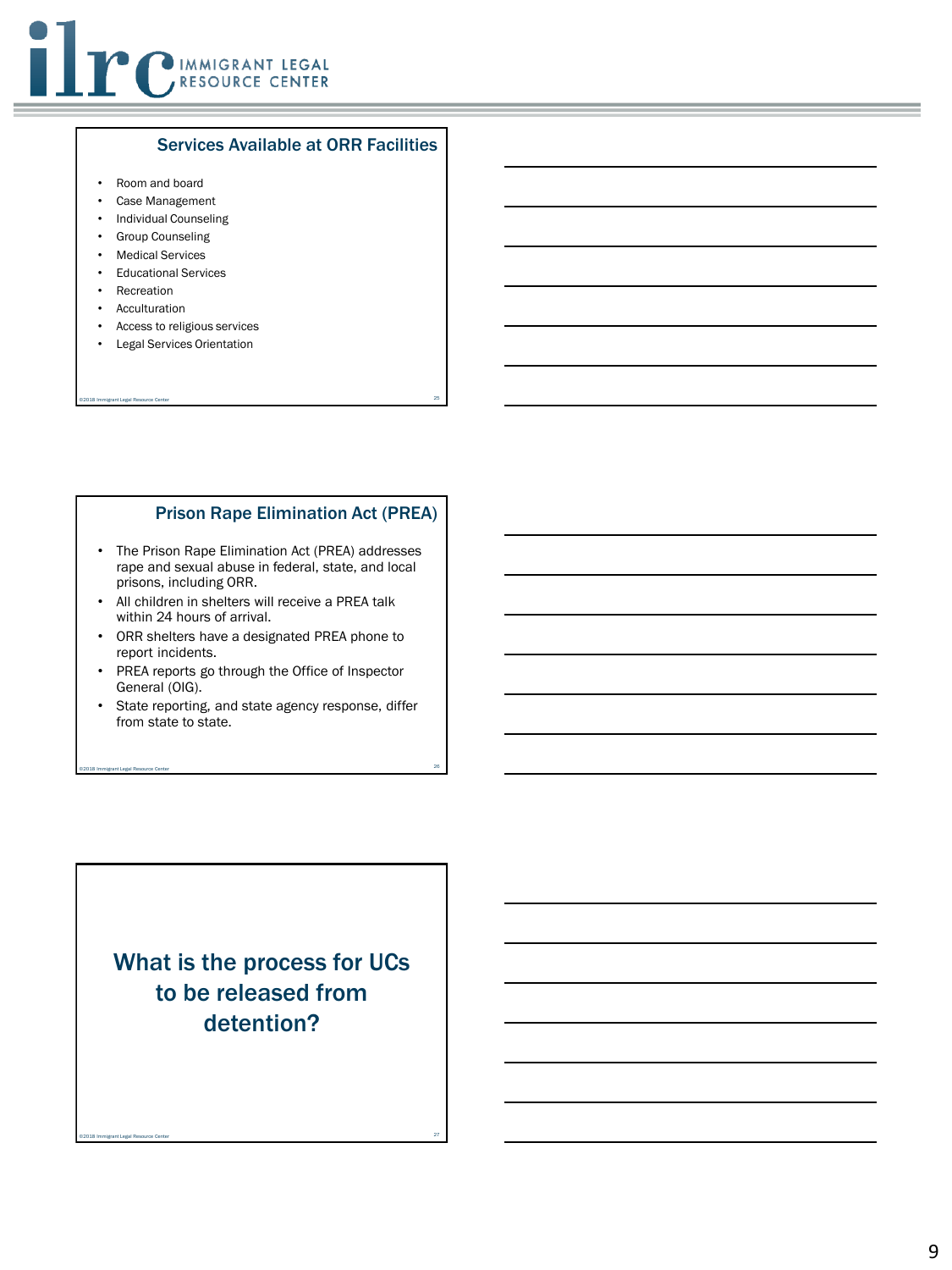#### Release from ORR Detention

- *Flores* Settlement established a general policy favoring release of minors from immigration custody while their removal proceedings are pending
	- Gov't has tried to limit the application of *Flores* through litigation
	- Gov't will soon publish regulations that may replace *Flores*
- ORR's Stated Objectives for Release:
	- Care and safety of the UC
	- Safety of others
	- Assurance that the UC will appear at their hearing in immigration court

28 ©2018 Immigrant Legal Resource Center

#### Release from Detention: Sponsor Preferences

- Release Preferences under *Flores*:
	- Parent/Legal Guardian;
	- Adult Relative;
	- Individual/entity designated by Parent/Guardian;
	- Licensed program willing to accept legal custody; or
	- Other adult or entity when no alternative to long-term detention

ORR must determine that the proposed sponsor is capable of providing for the child's physical and mental well-being.

ORR must verify sponsor's identity and relationship to the child, if any, and make an independent finding that the sponsor has not engaged in any activity that would indicate a potential risk to the child.

29 ©2018 Immigrant Legal Resource Center

#### Release from Detention

- ORR's Release Assessment:
	- Interview of the child, sponsor, and child's family, if applicable
	- Child assessments
	- Sponsor criminal and child abuse and neglect background
	- checks
	- Sponsor assessment
- Sponsor must complete Family Reunification Packet ("FRP"):
	- Proof of Sponsor's identity, relationship to child, residence and employment
- Letter of consent from Parent/Guardian
- Application with background information on Sponsor and household members (fingerprints often required)
- Signed Sponsor Care Agreement
- http://www.acf.hhs.gov/programs/orr/resource/unaccompanied -childrens-services#Family Reunification Packet for Sponsors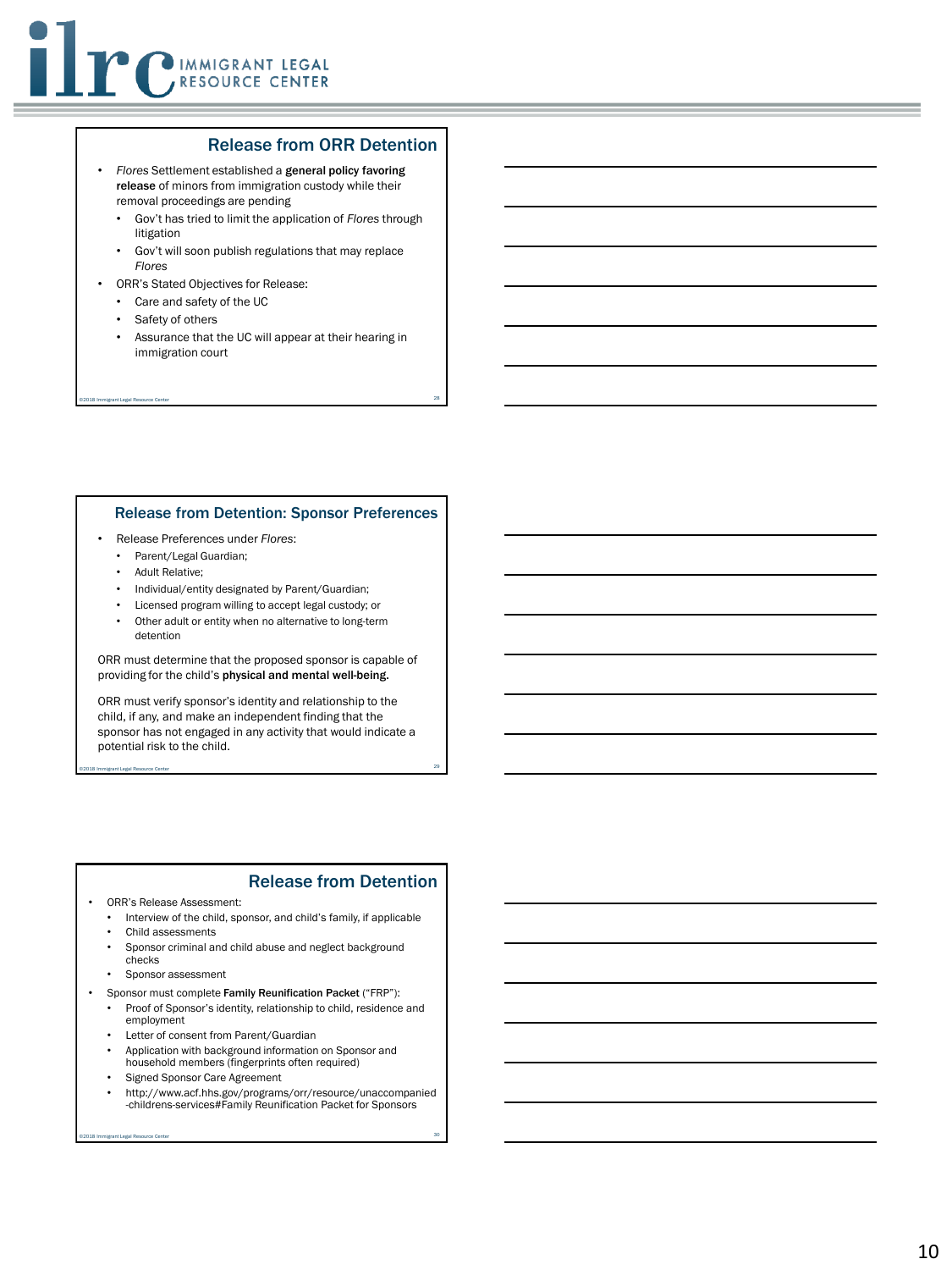#### Release from Detention

- Home Studies: Conducted for any case in which the safety and well-being of UC, Sponsor's family unit or community are questionable
- TVPRA mandates home studies for:
	- Victims of severe forms of trafficking in persons
	- Youth with special needs
	- Victims of physical or sexual abuse
	- Proposed Sponsor who presents risk of exploitation or child trafficking
- Home studies are happening much less often with the increase in numbers of UCs

31 ©2018 Immigrant Legal Resource Center

#### Prolonged Detention: ORR & ICE Collaboration

• Jan. 2017 Executive Order directed DHS to target parents and other family members who have helped children travel to the United States by arguing they have engaged in human trafficking/alien smuggling

#### Prolonged Detention: ORR & ICE Collaboration

32 ©2018 Immigrant Legal Resource Center

In May 2018, ORR and ICE entered into agreement mandating information sharing between the two agencies.

- ORR will provide background information on sponsor and anyone living with sponsor to ICE
- ICE will run background check on sponsors and anyone living with sponsor and provide that information to ORR
- No limitation on how the information will be used
- Fewer undocumented family members stepping forward has caused increased and prolonged detention for children
- Children being returned to home country because of no sponsor
- This also affects Release on Recognizance (ROR) requests for children aging out of the shelter.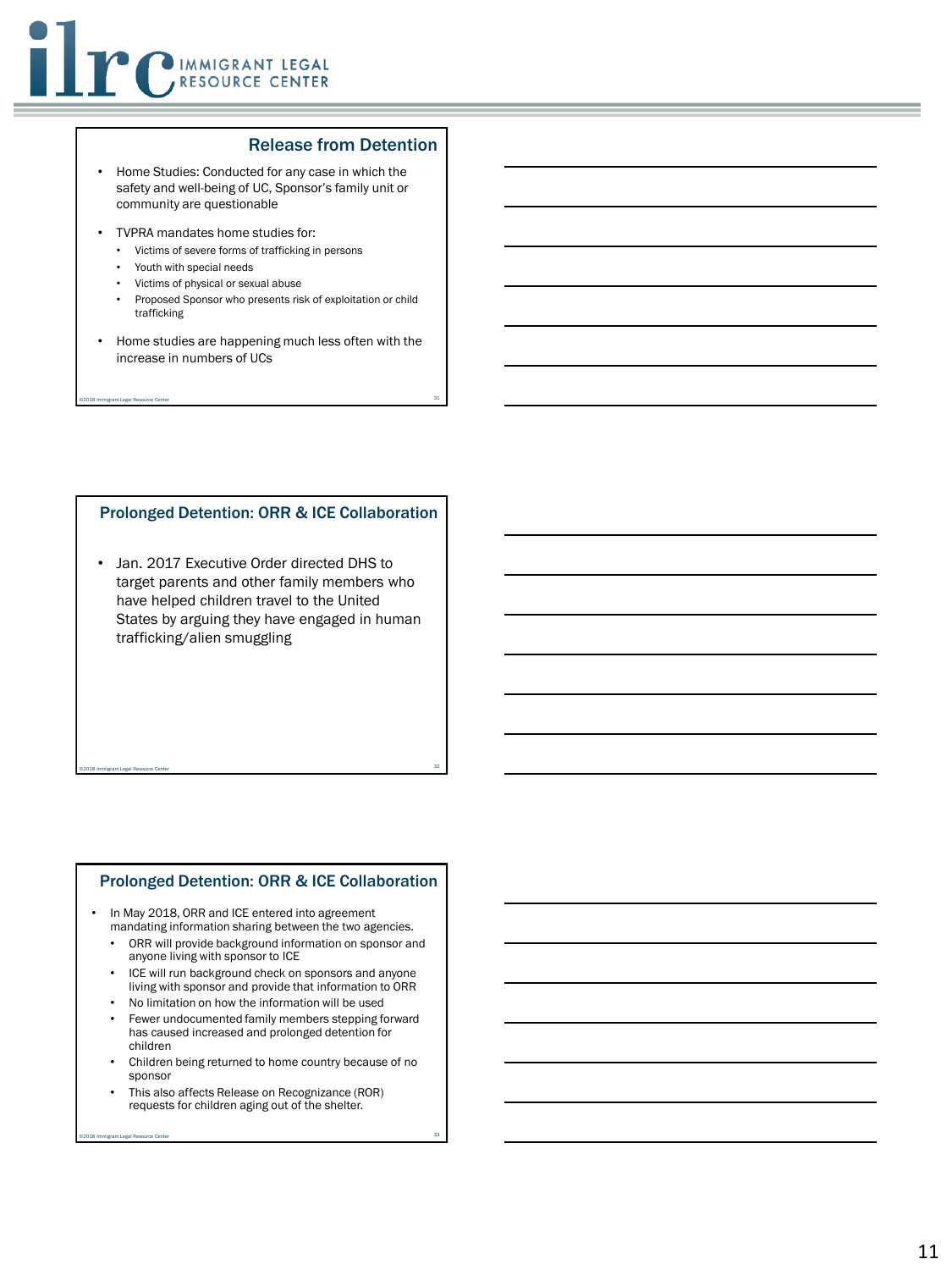#### Prolonged Detention: ORR Director Approval

- Around June 2017, then-newly appointed ORR Director Scott Lloyd added a director review step to the UC release process
	- His personal approval was required to release any UC housed or previously housed in secure or staff secure facilities.
	- The TVPRA mandates that ORR "promptly" place UC in "least restrictive setting that is in the best interest of the child." 8 U.S.C. Sec. 1232 (c)(2)(A).
	- The personal approval requirement delayed the release and reunification of UCs.

34 ©2018 Immigrant Legal Resource Center

#### ACLU Lawsuit: ORR Director Approval

- On June 27, 2018, federal court in SDNY issued a preliminary injunction on this practice, finding:
	- ORR's discretion is not absolute
	- Neither party questioned that prolonged detention was harmful to children
	- The new policy was adopted without any reasoned analysis

35 ©2018 Immigrant Legal Resource Center

## What happens once a UC is released from detention?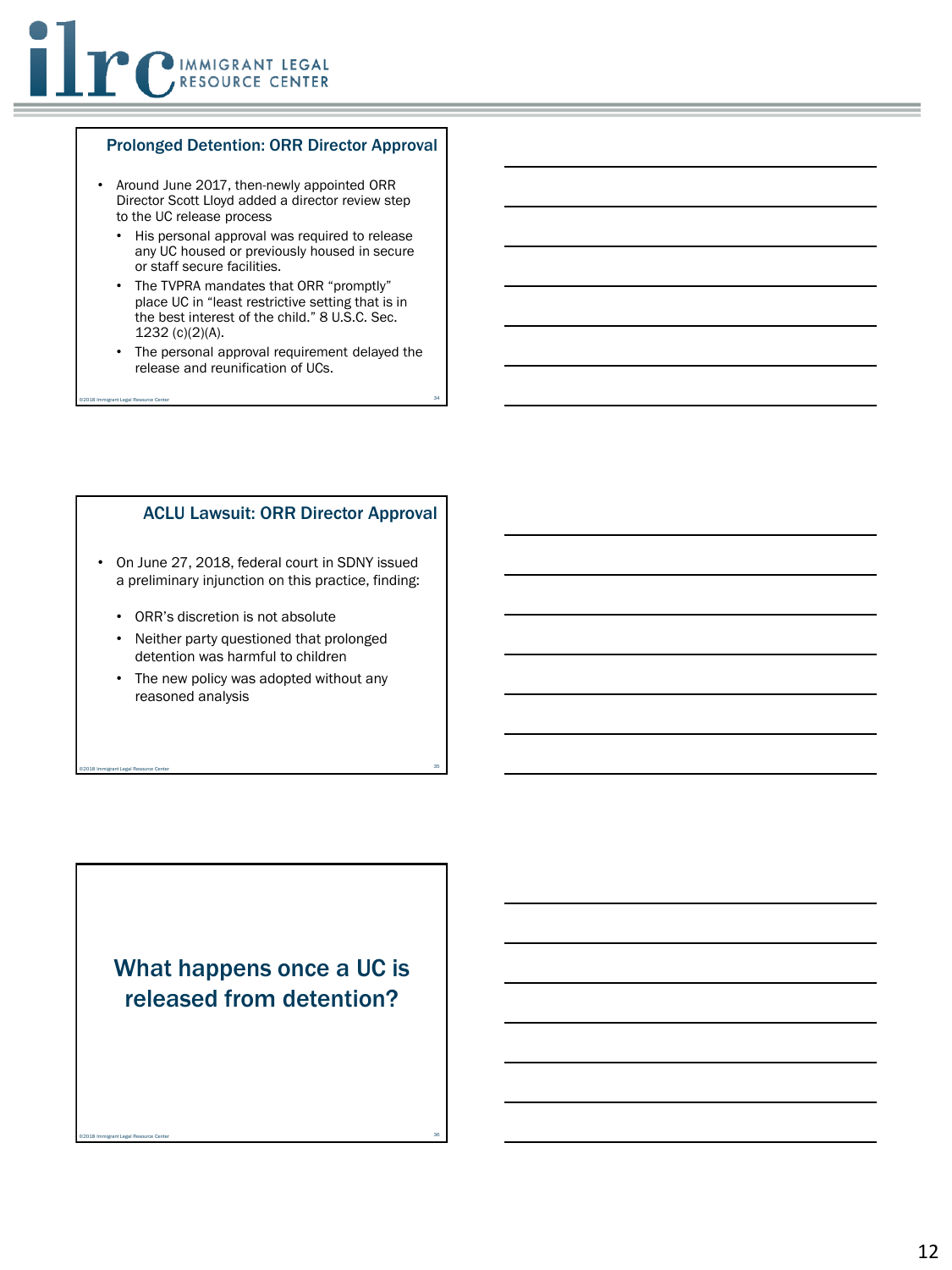#### Release from ORR Detention

- Upon release, children will receive a packet of information. Typically includes:
	- A copy of the NTA
	- A motion to change venue for child to file pro per, if necessa
	- A list of legal services provide
	- A change of address form for child to file pro per
	- An ORR verification of release form

|                                                                                                                                                                                                                                         | 15 Instruct of fixets ad florar inviors<br>OFFICE OF REPOSER RESETTLEMENT.                                                                                         |            | Inchesters Debau Free  |
|-----------------------------------------------------------------------------------------------------------------------------------------------------------------------------------------------------------------------------------------|--------------------------------------------------------------------------------------------------------------------------------------------------------------------|------------|------------------------|
|                                                                                                                                                                                                                                         | Division of Children's Services                                                                                                                                    |            |                        |
| Maska of Wheat!                                                                                                                                                                                                                         | ASKALL BT MAIL                                                                                                                                                     |            |                        |
| Mission's Duty of Block-                                                                                                                                                                                                                | Maurs an                                                                                                                                                           |            | <b>FF</b> 50           |
| and month of                                                                                                                                                                                                                            | Processing Sockey AG white Renaissal Security Act, the Office of Perfects<br>Receives and DIR the released from the entirely the starte mated active into the com- |            |                        |
|                                                                                                                                                                                                                                         | Florida of Kentucky                                                                                                                                                |            | $\sim$                 |
| Address                                                                                                                                                                                                                                 | About Of Last                                                                                                                                                      |            | sin<br>ties.           |
|                                                                                                                                                                                                                                         | On Inn, he                                                                                                                                                         |            |                        |
|                                                                                                                                                                                                                                         |                                                                                                                                                                    |            |                        |
|                                                                                                                                                                                                                                         | <b>Britanniak to Child</b>                                                                                                                                         |            |                        |
|                                                                                                                                                                                                                                         |                                                                                                                                                                    |            |                        |
| Howing adjointingly that I have real, or had applicant in out to the<br>industrial the continues of the schools as specified in the Newman's Agencies and traditions of Relation, Which<br>in bale asking others the Achiming mouthback | Acknowledgement of Conditions of Roberta                                                                                                                           | Sleev      | Telephone, and II      |
| . Lightchingster at all firms proceding before the Diguarament Standard Streets (2003) Then goal as                                                                                                                                     | and Lineary (between set (C)) and the Luxanow Office feel today also finitee (DOOL).                                                                               |            |                        |
| - I appear to meet to the DES/NT office if as ordered<br>1   agree to wally DRISTER (FLANSM to department that throat them I will diction of heat 1 (top theft) L.                                                                      |                                                                                                                                                                    |            |                        |
| pleasily depart for Clubert fronts.                                                                                                                                                                                                     | Lagrantic multi-DAMACE and SOUR widths 2 days of a classe of address.                                                                                              |            | .                      |
| ٠                                                                                                                                                                                                                                       |                                                                                                                                                                    |            |                        |
| manny (TH-cancel                                                                                                                                                                                                                        |                                                                                                                                                                    | <b>Wid</b> |                        |
|                                                                                                                                                                                                                                         |                                                                                                                                                                    |            |                        |
|                                                                                                                                                                                                                                         |                                                                                                                                                                    |            |                        |
| Controller and Co                                                                                                                                                                                                                       |                                                                                                                                                                    |            | <b>Robert American</b> |
|                                                                                                                                                                                                                                         |                                                                                                                                                                    |            |                        |

#### Follow up After Release

- What information do sponsors receive?
	- Legal Orientation Program for Custodians ("LOPC") in limited locations

37 ©2018 Immigrant Legal Resource Center

- Designated legal services provider receives information about children released from ORR custody in their area
- Contacts children's sponsors and provides group orientation regarding court and legal relief
- Many LOPC providers also offer legal screenings of youth and make referrals for legal representation

38 ©2018 Immigrant Legal Resource Center

#### Follow up After Release

- Does ORR have contact with children after release?
	- Shelters refer UC who are released to family members (or other approved sponsor) to one of the HHS/ORR-funded agencies providing post-release services.
	- Not all children receive post-release services.
	- Required for children for whom a home study was conducted (trafficking, disability, abuse, proposed sponsor presents risk)
	- These are generally case management services to help them access services provided locally
	- Federal government relinquishes custody upon release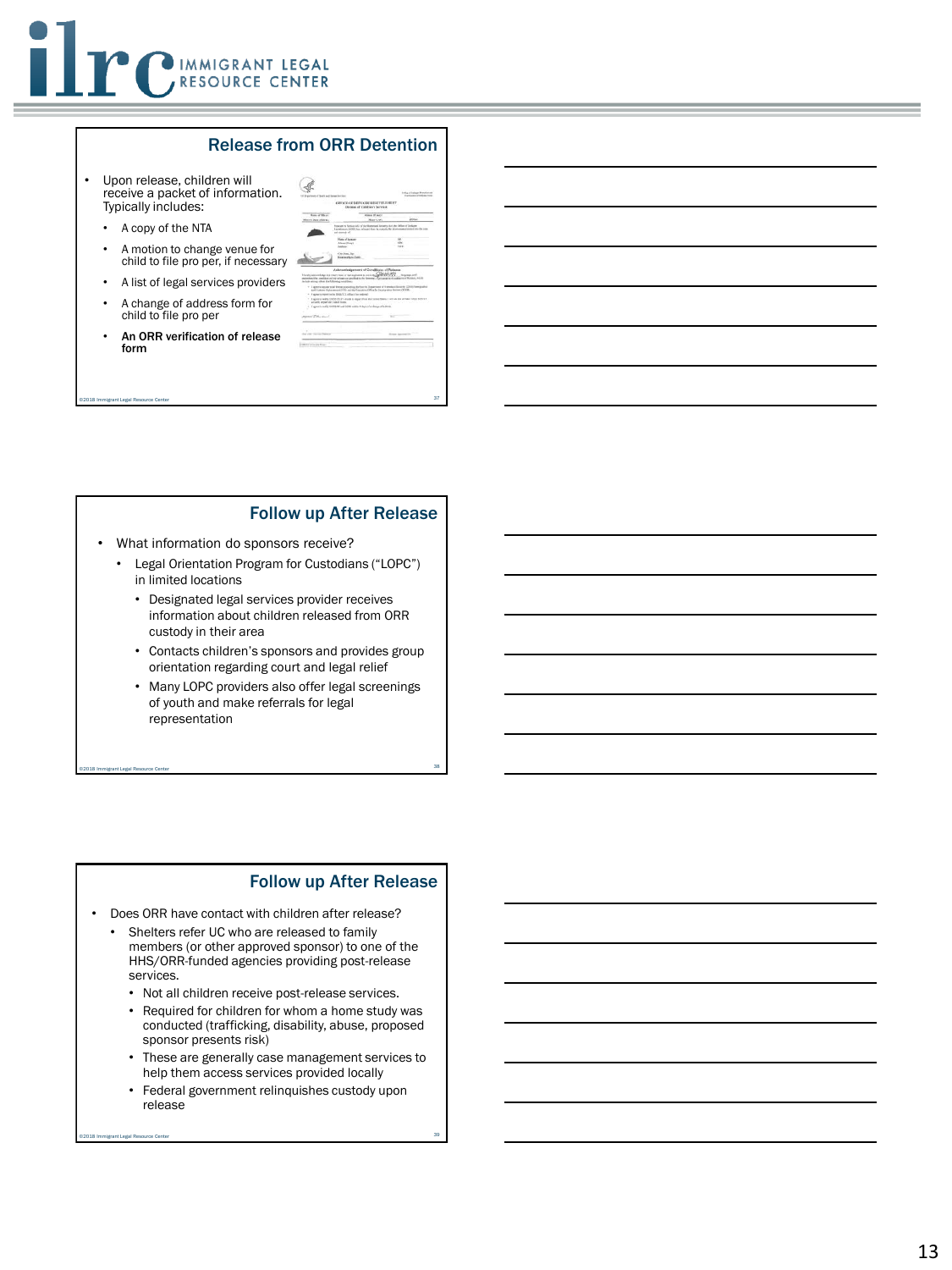#### Follow up After Release

- Percentage of released children who receive post -release services fluctuates and is subject to allocation of funding.
- If family breakdown occurs (e.g. between child and parent, child and other adult sponsor), ORR does not take children back into custody
- Any issues at this point will be handled by local systems, e.g. county Child Protective Services, local school, etc.
- Youth may end up in delinquency system for a variety of reasons (e.g. struggling with assimilation, do not understand laws in U.S., etc.)
- There is a dearth of culturally and linguistically appropriate services for UCs, e.g. mental health services

40 ©2018 Immigrant Legal Resource Center





What legal options are available for UCs to fight deportation and gain lawful status in the U.S.?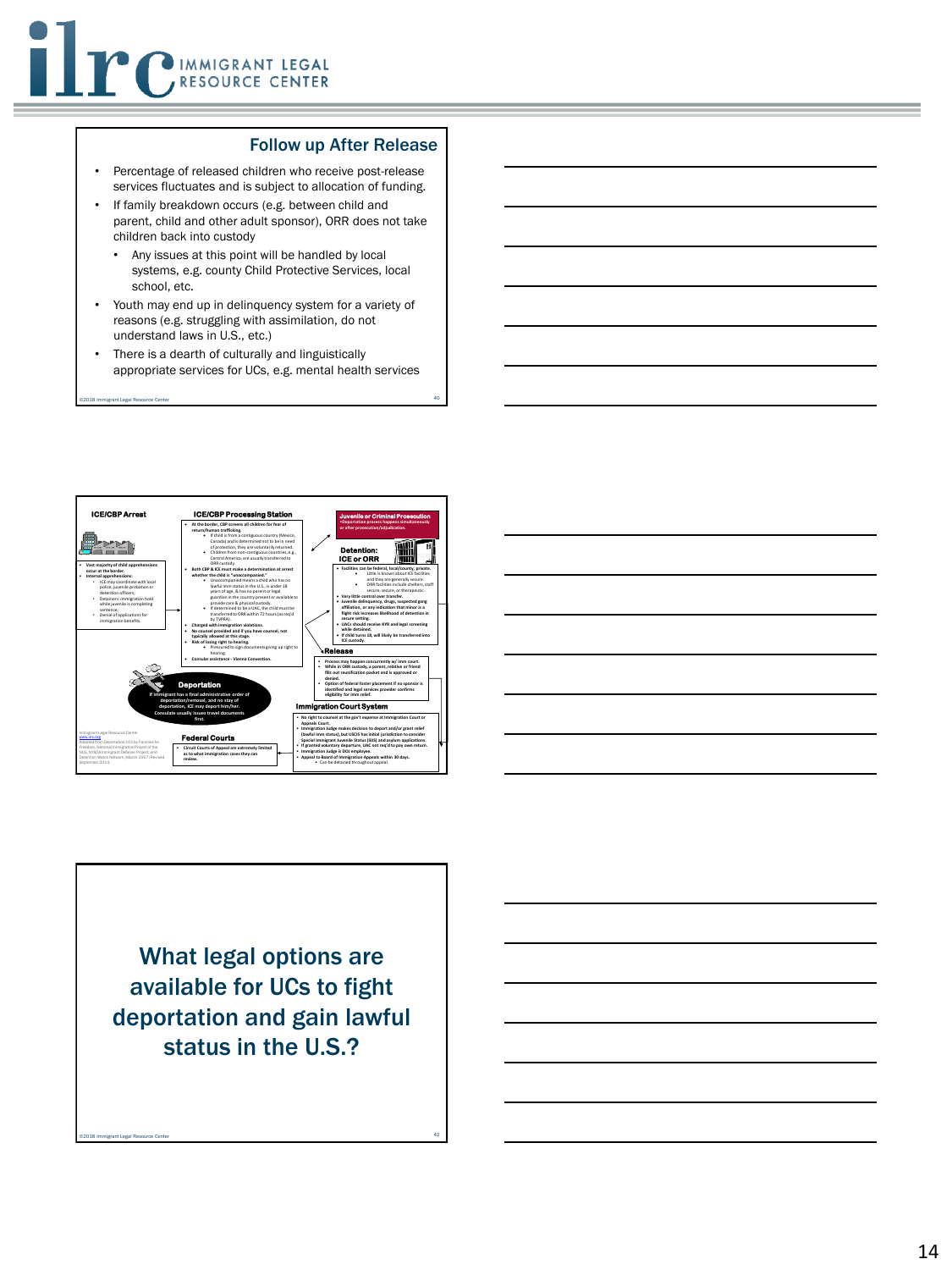





#### Current Challenges to Obtaining SIJS

- SIJS is a form of humanitarian protection for children who have been abandoned, abused, or neglected by a parent, and for whom it is not in their best interest to return to their country of origin
- SIJS is becoming more difficult to obtain, with changes in policy and practice at USCIS, e.g.:
	- Government is questioning the validity of orders made by state juvenile courts as a predicate to seeking SIJS
	- Long delays in adjudications at USCIS
	- Visa backlog creating multi-year waits for youth from El Salvador, Guatemala, Honduras, and Mexico to get a green card

44 ©2018 Immigrant Legal Resource Center

#### Current Challenges to Obtaining Asylum

- *Matter of A-B-* decision issued by AG Sessions, making domestic violence and gang-based claims more challenging
- Increased questioning and scrutiny of any prior interaction with gangs, whether forced or not
- Delays in adjudications at the Asylum Office
- Threat of changing policy on treatment of UCs by Asylum Office (changing "once a UC, always a UC")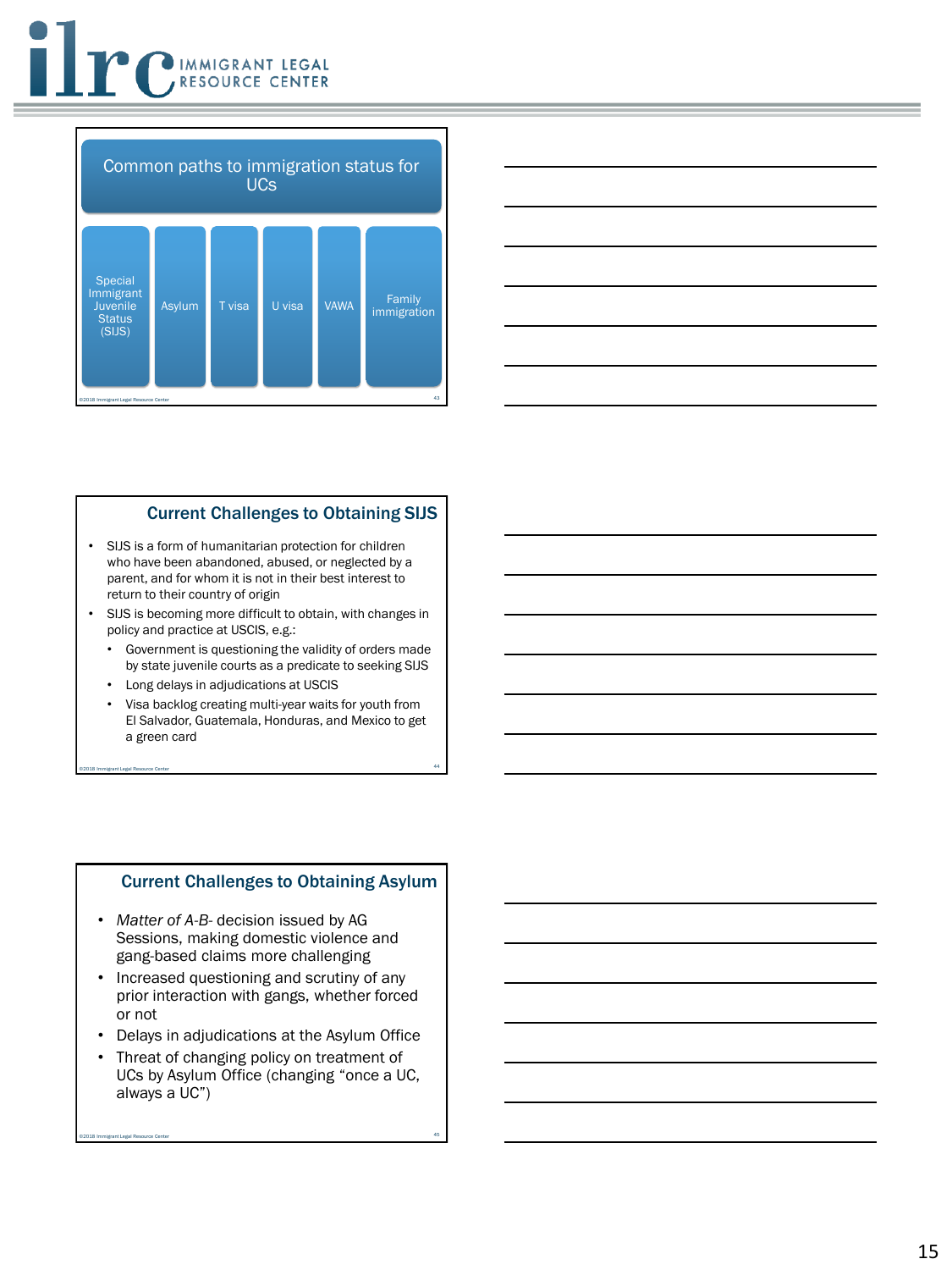

#### Current Challenges to Obtaining U & T visas

- Years-long backlog for U visas (visas for victims of serious crimes)
- Increased difficulty in obtaining T visas (visas for survivors of human trafficking)

46 ©2018 Immigrant Legal Resource Center

#### **Resources**

- ILRC, Immigrant Youth
	- <https://www.ilrc.org/immigrant-youth>
- Women's Refugee Commission, Unaccompanied Children
	- [https://www.womensrefugeecommission.org/ri](https://www.womensrefugeecommission.org/rights/uac) ghts/uac

- KIND
	- <https://supportkind.org/resources/>

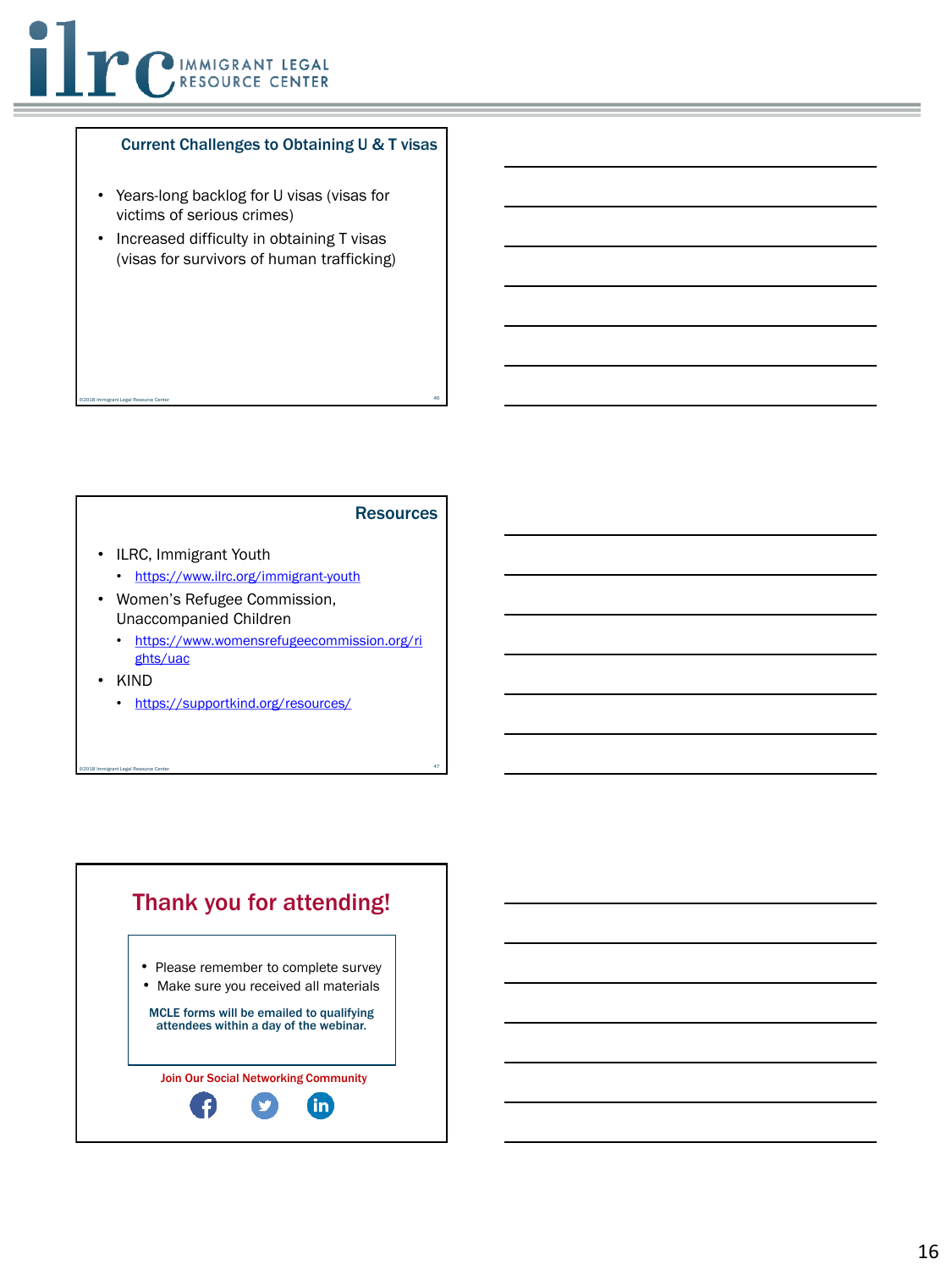## **ICE/CBP Arrest**



- **Vast majority of child apprehensions occur at the border.**
- **Internal apprehensions:**
	- ICE may coordinate with local police, juvenile probation or detention officers;
	- Detainers: immigration hold while juvenile is completing sentence;
	- Denial of applications for immigration benefits.

## **DEPORTATION SYSTEM FOR MINORS**

## **ICE/CBP Processing Station**

- **At the border, CBP screens all children for fear of return/human trafficking.**
	- If child is from a contiguous country (Mexico, Canada) and is determined not to be in need of protection, they are voluntarily returned.
	- Children from non-contiguous countries, e.g., Central America, are usually transferred to ORR custody.
- **Both CBP & ICE must make a determination at arrest whether the child is "unaccompanied."**
	- Unaccompanied means a child who has no lawful imm status in the U.S., is under 18 years of age, & has no parent or legal guardian in the country present or available to provide care & physical custody.
	- If determined to be a UAC, the child must be transferred to ORR within 72 hours (as req'd by TVPRA).
- **Charged with immigration violations.**
- **No counsel provided and if you have counsel, not typically allowed at this stage.**
- **Risk of losing right to hearing.**
	- Pressured to sign documents giving up right to hearing.
- **Consular assistance Vienna Convention.**

## **Deportation**

**If immigrant has a final administrative order of deportation/removal, and no stay of deportation, ICE may deport him/her. Consulate usually issues travel documents first.**

Immigrant Legal Resource Center [www.ilrc.org](http://www.ilrc.org/) 

Adapted from Deportation 101 by Families for Freedom, National Immigration Project of the NLG, NYSDA Immigrant Defense Project, and Detention Watch Network (March 2007) Revised September 2014.

## **Federal Courts**

• **Circuit Courts of Appeal are extremely limited as to what immigration cases they can review.**

### **Juvenile or Criminal Prosecution**

•**Deportation process happens simultaneously or after prosecution/adjudication.**

## **Detention: ICE or ORR**



- **Facilities can be federal, local/county, private.**
	- Little is known about ICE facilities and they are generally secure.
	- ORR facilities include shelters, staff secure, secure, or therapeutic.
- **Very little control over transfer.**
- **Juvenile delinquency, drugs, suspected gang affiliation, or any indication that minor is a flight risk increases likelihood of detention in secure setting.**
- **UACs should receive KYR and legal screening while detained.**
- **If child turns 18, will likely be transferred into ICE custody**.

## **Release**

- **Process may happen concurrently w/ imm court.**
- **While in ORR custody, a parent, relative or friend fills out reunification packet and is approved or denied.**
- **Option of federal foster placement if no sponsor is identified and legal services provider confirms eligibility for imm relief.**

## **Immigration Court System**

- **No right to counsel at the gov't expense at Immigration Court or Appeals Court.**
- **Immigration Judge makes decision to deport and/or grant relief (lawful imm status), but USCIS has initial jurisdiction to consider Special Immigrant Juvenile Status (SIJS) and asylum applications.**
- **If granted voluntary departure, UAC not req'd to pay own return.**
- **Immigration Judge is DOJ employee.**
- **Appeal to Board of Immigration Appeals within 30 days.**<br>17<br>**17** 
	- Can be detained throughout appeal.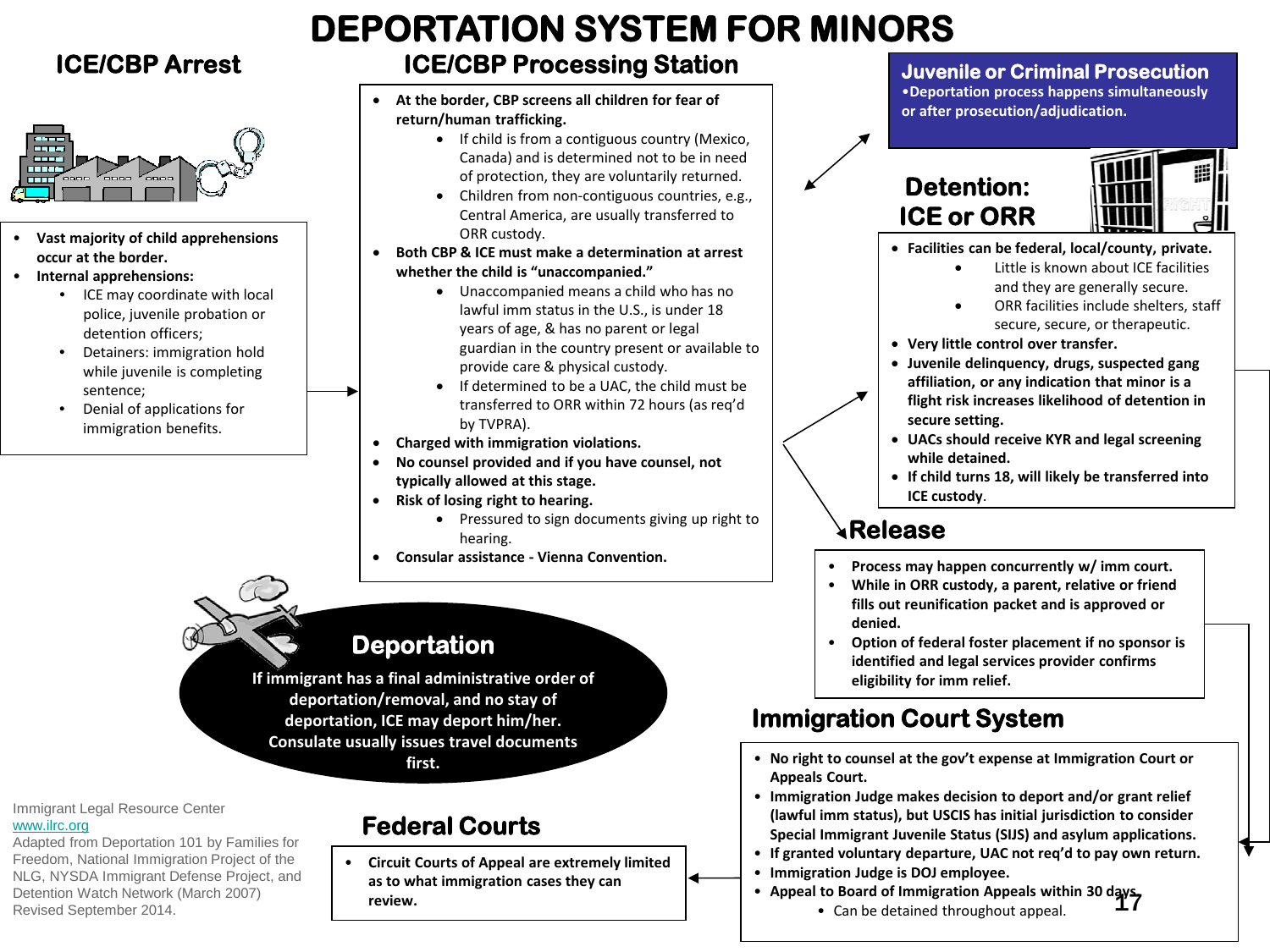

### UNACCOMPANIED MINORS (UACS) & NEW EXECUTIVE ORDERS<sup>1</sup> March 2017

The Republican Administration has already issued multiple immigration-related Executive Orders and implementing memoranda. These orders and memoranda touch on nearly all areas of immigration enforcement, including the treatment of immigrant children. In this resource, we address possible ways that UACs may be affected by these sweeping changes. *We do not know how these policies will play out in practice, and there will likely be legal and advocacy challenges to their implementation.*

## Limiting Who Can Be Considered a UAC

A UAC is defined as a child who: 1) has no immigration status in the U.S.; 2) is under 18 years old; and 3) has no parent or legal guardian in the U.S., or no parent or legal guardian in the U.S. who is available to provide care and physical custody.2 When children from non-contiguous countries are apprehended by Customs & Border Protection (CBP) or Immigration & Customs Enforcement (ICE), those agencies must notify the Department of Health & Human Services (HHS) within 48 hours, and transfer the child to HHS within 72 hours of determining them to be a UAC.<sup>3</sup> Such notice and transfer are also required for UACs from contiguous countries, provided that they trigger trafficking or asylum concerns or are unable to make an independent decision to withdraw their application for admission. Many UACs are apprehended by CBP at the border, such that even those who do have parent(s) in the U.S. typically do not have parents that are "available to provide care and physical custody" in the short time in which CBP must determine if the child meets the UAC definition. Because of this, some children are classified as UACs even though they have a parent in the U.S., consistent with the definition's disjunctive third prong. Under USCIS guidance4 and practice, once a child is classified as a UAC, the child continues to be treated as a UAC, regardless of whether they continue to meet the definition. The UAC designation is generally beneficial because the law provides for more child-friendly standards for UACs.

In an apparent effort to limit the number of youth who are classified as UACs, the Dept. of Homeland Security (DHS) Memorandum implementing the recent Executive Order on border enforcement ("Border Enforcement Memo") directs U.S. Citizenship & Immigration Services (USCIS), CBP, and ICE to develop "uniform written guidance and training" on who should be classified as a UAC, and when and how that classification should be reassessed.<sup>5</sup> This guidance has not yet been developed. But we anticipate that we may see any or all of the following changes:

 $\triangleright$  Fewer children being classified as UACs upon apprehension. This could result in these children being subject to expedited removal (fast-track deportation without seeing an Immigration Judge)<sup>6</sup>, rather than being placed in removal proceedings under INA § 240, as the law requires for all UACs from

<sup>1</sup> The Immigrant Legal Resource Center is a national, nonprofit resource center that provides legal trainings, educational materials, and advocacy to advance immigrant rights. The mission of the ILRC is to work with and educate immigrants, community organizations, and the legal sector to continue to build a democratic society that values diversity and the rights of all people. For the latest version of this advisory, please visit www.ilrc.org. For questions regarding the content of this advisory, please contact Rachel Prandini at rprandini@ilrc.org. Many thanks to Kristen Jackson, Senior Staff Attorney at Public Counsel, for her contributions to this advisory.

<sup>2</sup> 6 U.S.C. § 279(g)(2).

<sup>&</sup>lt;sup>3</sup> 8 U.S.C. § 1232(b)(2)-(3).<br>4 See e.g., Ted Kim, "Updated Procedures for Determination of Initial Jurisdiction over Asylum Applications Filed by Unaccompanied Alien Children" (May 28, 2013).<br><sup>5</sup> Sec. John Kelly, "Implementing the President's Border Security and Immigration Enforcement Improvements Policies" (Feb. 20, 2017), Sec.

L; see also Donald J. Trump, "Executive Order on Border Security and Immigration Enforcement Improvements" (Jan. 25, 2017), Sec. 11(e).<br><sup>6</sup> For more information on expedited removal, see American Immigration Council, Natio ACLU, "Expedited Removal: What Has Changed Since the Executive Order No. 13767, Border Security and Immigration Enforcement Improvements" (Feb. 20, 2017), available at

https://www.americanimmigrationcouncil.org/sites/default/files/practice\_advisory/final\_expedited\_removal\_advisory-\_updated\_2-21- 17.pdf.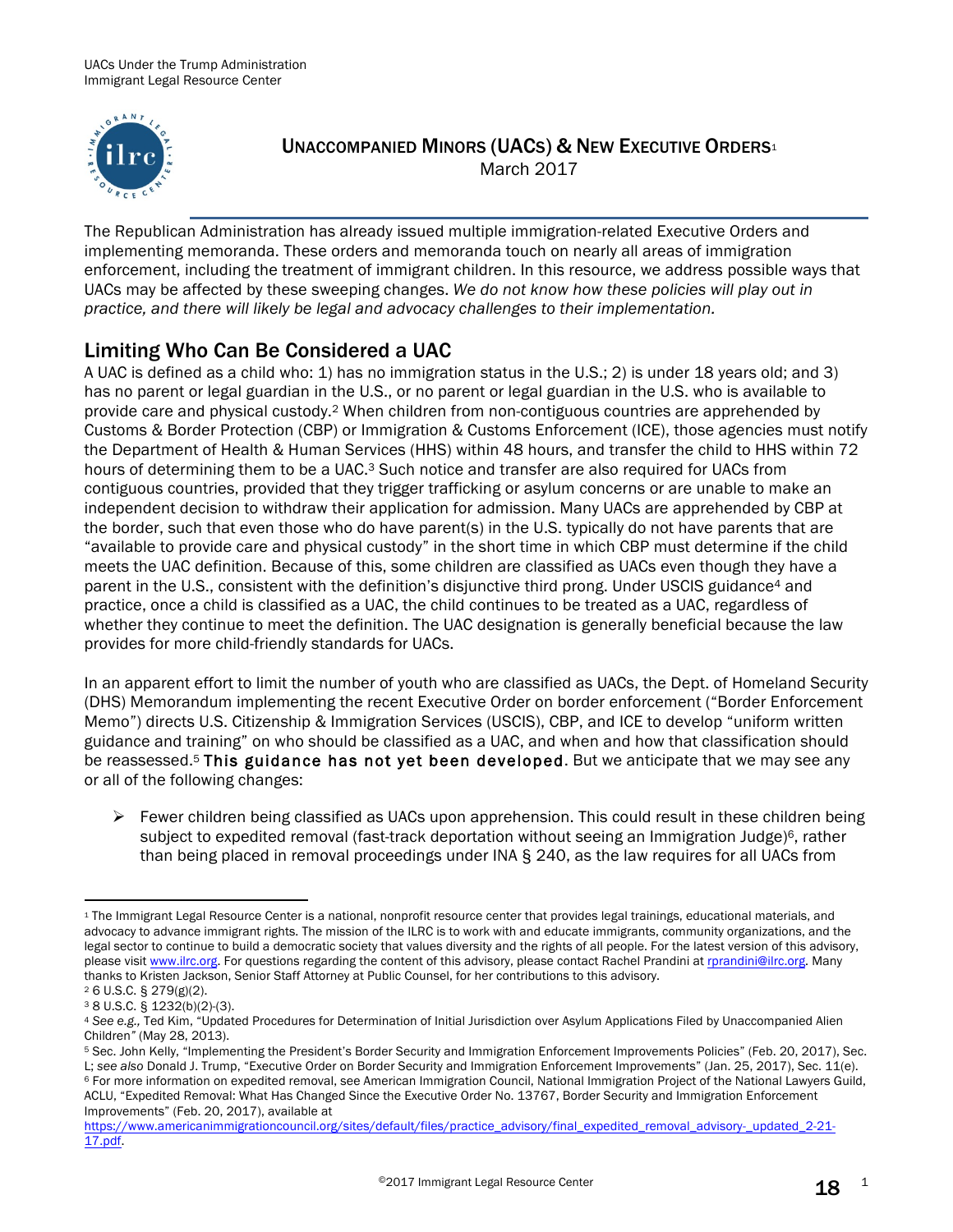non-contiguous countries and those who pass the screening from contiguous countries.7 This could also result in more children being detained by DHS in detention centers rather than by HHS in less restrictive settings.

 $\triangleright$  Children who are initially classified as UACs being stripped of that designation–formally or informally—once they turn 18 and/or reunify with a parent and/or obtain a legal guardian. Federal law offers certain benefits to UACs. Losing that designation may deprive the affected children of those protections, meaning that they may: 1) no longer be able to avail themselves of the provision of law that allows UACs to file their asylum applications with USCIS in a non-adversarial setting despite being in removal proceedings;8 2) be subject to expedited removal after being released from HHS custody rather than being placed in removal proceedings under INA § 240; 3) not receive postrelease services from HHS; 4) no longer be eligible for certain government-funded legal representation programs for UACs; and 5) no longer be eligible for voluntary departure at no cost.

### Punishing Sponsors & Family Members of UACs

The Border Enforcement Memo also seeks to penalize parents, family members, and any other individual who "directly or indirectly . . . facilitates the smuggling or trafficking of an alien child into the U.S."<sup>9</sup> This could include persons who help to arrange the child's travel to the U.S., help pay for a guide for the child from their home country to the U.S., or otherwise encourage the child to enter the U.S.<sup>10</sup> Pursuant to the Border Enforcement Memo, enforcement against parents, family members or other individuals involved in the child's unlawful entry into the U.S. could include (but is not limited to) placing such person in removal proceedings if they are removable, or referring them for criminal prosecution. We do not know how this provision will play out in practice. But even the inclusion of this language in the memo may cause panic and dissuade parents, family members or other adults from 1) sending children to the U.S. (typically done when children face imminent harm in their home country); 2) sponsoring children out of HHS custody once they are in the U.S.; 3) assisting in children's applications for immigration relief, including asylum; 4) otherwise assisting children in fighting against deportation.

### Criminalizing Young People

Under the DHS memo implementing the Executive Order on interior enforcement, DHS's enforcement priorities have been vastly expanded.11 While DHS previously focused its resources on removing people with serious criminal convictions, now DHS will take action to deport anyone it considers a "criminal alien." The Republican Administration's definition of a criminal alien is incredibly broad, including people with criminal convictions, but also those charged with criminal offenses, or who have committed acts that could constitute a criminal offense.12 Immigration law has long treated juvenile delinquency differently than criminal convictions, and that law is unchanged.13 However, it is unclear given the broad scope of the new enforcement plan whether delinquency will be considered a "criminal offense" and thus a priority for purposes of enforcement (even though it may not make a person inadmissible or deportable under the immigration laws). It remains to be seen how these expanded enforcement priorities will play out.

<sup>7</sup> 8 U.S.C. § 1232(a)(5)(D)(i). For more information about the use of expedited removal with children, *see* U.S. Congressional Research Service, "Asylum Policies for Unaccompanied Children Compared with Expedited Removal Policies for Unauthorized Adults: In Brief" (R43664; July 30, 2014), by Ruth Ellen Wasem.

<sup>8</sup> INA § 208(b)(3)(C).

<sup>9</sup> *See* note 5, *supra,* at section M.

<sup>10</sup> The grounds of inadmissibility and deportability for "alien smuggling" are at INA § 212(a)(6)(E) and INA § 237(a)(1)(E).

<sup>11</sup> Sec. John Kelly, "Enforcement of the Immigration Laws to Serve the National Interest" (Feb. 20, 2017), Sec. A.

<sup>12</sup> Note that it also includes anyone who is in the country unlawfully, not just those who have had contact, or could have contact with law enforcement.

<sup>13</sup> It is well established that a juvenile delinquency adjudication does not constitute a conviction for immigration purposes, regardless of the nature of the offense. In *Matter of Devison*, the Board of Immigration Appeals found that it had consistently held "that juvenile delinquency proceedings are not criminal proceedings, that acts of juvenile delinquency are not crimes, and that findings of juvenile delinquency are not convictions for immigration purposes." *Matter of Devison*, 22 I&N Dec. 1362 (BIA 2000), *citing Matter of C. M.*, 5 I&N Dec. 27 (BIA 1953), *Matter of Ramirez-Rivero*, 18 I&N Dec. 135 (BIA 1981). It relied on Congress' recognition that adjudications for juvenile delinquency are separate from criminal convictions. Most, but not all, criminal related provisions of immigration law are triggered by a conviction.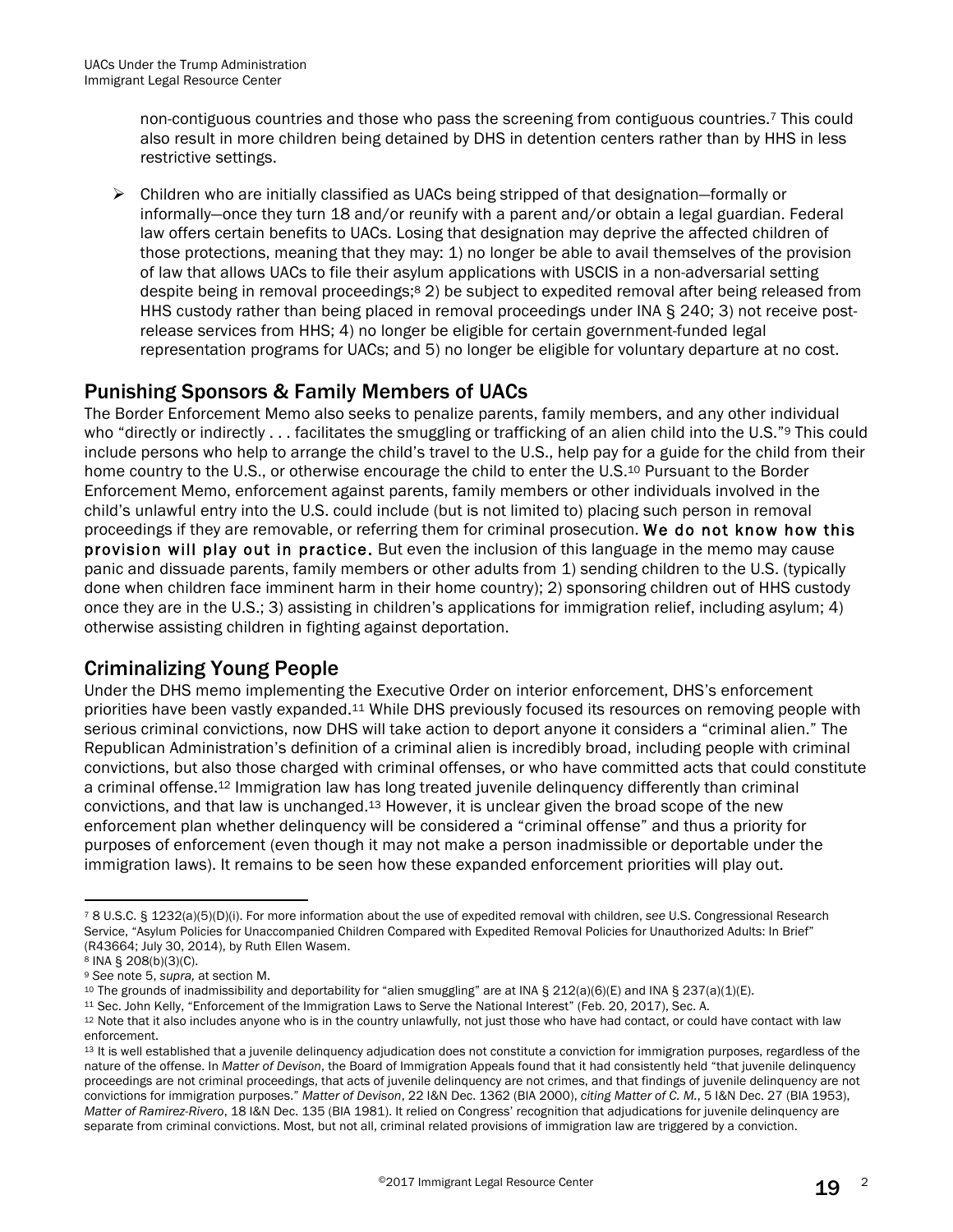

# THE HARM OF FAMILY DETENTION

Why Modifying *Flores* and Detaining Families Together Cannot Be the Answer to Family Separation

> On June 20, 2018, the Trump Administration issued an [Executive Order](https://www.whitehouse.gov/presidential-actions/affording-congress-opportunity-address-family-separation/) (EO) purporting to end the separation of families at the U.S.-Mexico border. The EO does not explicitly end family separation, and it clearly leaves in place the "zero-tolerance" policy that resulted in over [2,300 children](https://www.npr.org/2018/06/19/621065383/what-we-know-family-separation-and-zero-tolerance-at-the-border) separated from their families since early May 2018.

The EO also instructed the Justice Department to seek a modification of the 1997 *[Flores](https://www.womensrefugeecommission.org/images/zdocs/Flores-Settlement-and-Family-Detention-2016-07.pdf)* Settlement Agreement (*Flores*). The administration, as well as numerous Congressional Republicans, seek to modify *Flores* either through the court, or through the passage of legislation, for two main reasons:

- In order to be allowed to detain children in inappropriate conditions, such as secure, non-licensed facilities.
- In order to be allowed to detain children in inappropriate conditions for prolonged periods of time.

Immigration and Customs Enforcement (ICE) already operates three family detention centers — none of which comply with *Flores* requirements for long term custody of children — with capacity for more than 3,000 parents and children. ICE is now exploring expanding family detention by up to [15,000 beds,](https://www.nytimes.com/aponline/2018/06/23/us/ap-us-immigration-family-detention.html) including potentially on [military bases.](https://www.npr.org/2018/06/28/624294618/military-bases-to-start-building-tents-after-july-4-to-house-migrant-families) As Congress weighs bills and the Administration considers policies that would result in the long-term detention of families, here is why modifying *Flores* and expanding family detention cannot be the answer to the Trump administration's self-created family separation policies.

#### 1. *Flores* instituted basic child protection measures so that children experience less harm and trauma. Overturning or limiting those measures eliminates requirements on the government that ensure children are treated properly.

*Flores* resulted from over a decade of litigation responding to the U.S. government's detention policy in the 1980s towards migrant children Central America. At the time, children were being [detained](https://www.nbcnews.com/storyline/immigration-border-crisis/when-migrant-children-were-detained-among-adults-strip-searched-n161956) with unrelated adults in prison-like conditions for long periods of time, without access to education, recreation, or family visitation. The children in the case were subject to regular strip searches, including vaginal strip searches. The agreement sets national standards regarding the detention, release, and treatment of all — unaccompanied and accompanied — children in immigration detention and underscores the principle of family unity. It requires that children be released from custody without delay, preferably to a parent, and that if they cannot be released they must be held in non-secure settings licensed by child welfare entities.

If *Flores* is modified, overturned, or ignored so that the administration can expand family detention, then migrant and asylum-seeking children would be subject to inappropriate conditions that have already been welldocumented. These include: 1) prolonged detention, including for years, 2) being held in unlicensed facilities and subject to abuse, 3) care and disciplinary decisions made by guards who are not child welfare experts, 4) an inability to access a lawyer, translators, and other due process violations, and 5) inadequate medical and mental health care. These protections are not "loopholes," as the administration likes to portray, but instead requirements for care and due process grounded in child protection principles.

20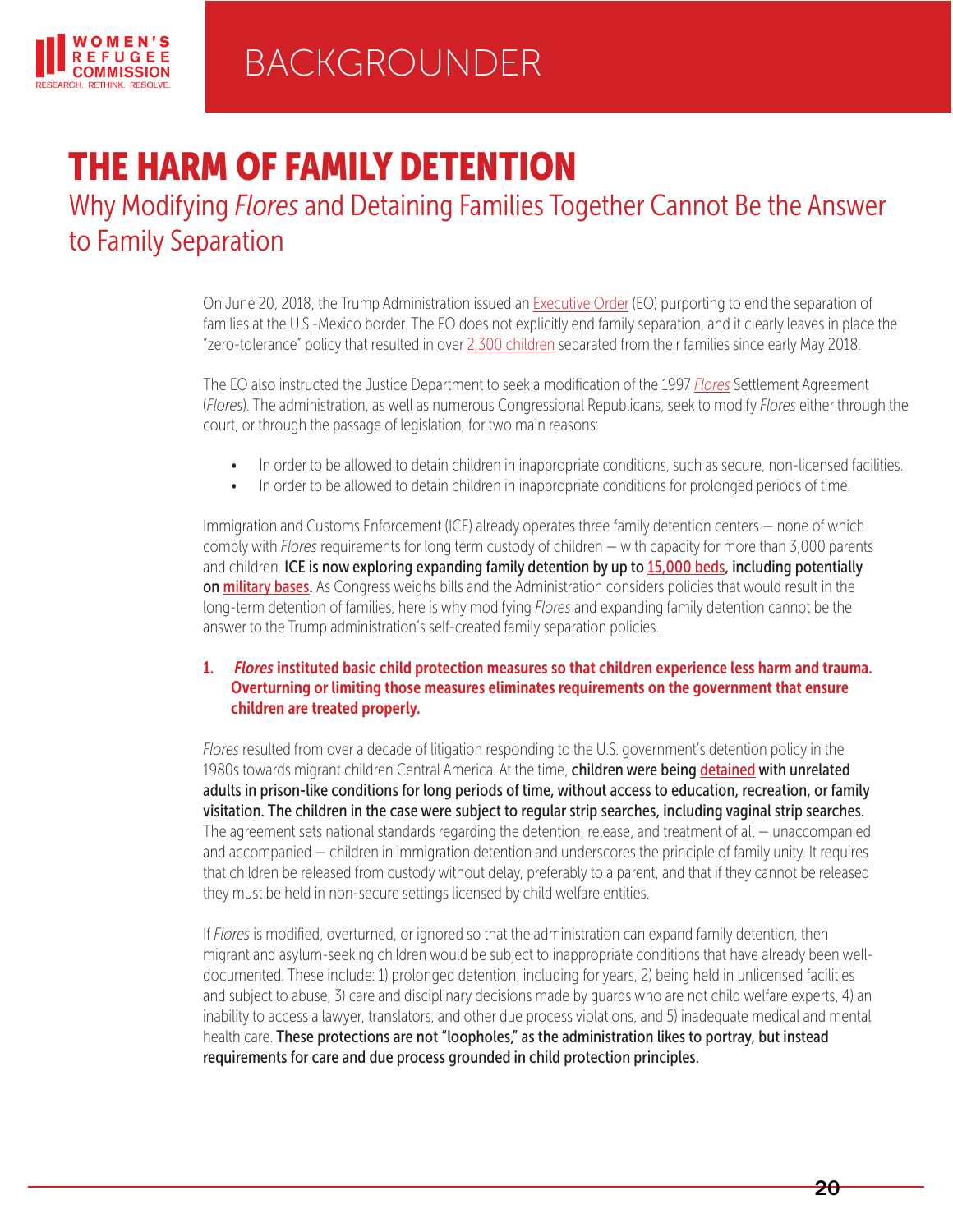

# THE HARM OF FAMILY DETENTION

Why Modifying *Flores* and Detaining Families Together Cannot Be the Answer to Family Separation

#### 2. There is no humane way to lock up families.

We already know what it looks like when the government does not comply with *Flores* in cases of family detention. Women's Refugee Commission and numerous others have long documented the harm of family detention, even for short periods of time. Our reports *[Locking Up Family Values](https://www.womensrefugeecommission.org/images/zdocs/famdeten.pdf)* and *[Locking Up Family Values,](https://www.womensrefugeecommission.org/resources/document/1085-locking-up-family-values-again)  [Again](https://www.womensrefugeecommission.org/resources/document/1085-locking-up-family-values-again)* documented the trauma and harm of family detention. Since family detention was widely expanded in 2014, numerous [Members of Congress](https://lofgren.house.gov/media/press-releases/178-house-democrats-dhs-end-family-detention-now?DocumentID=397976) and [Senators](https://www.leahy.senate.gov/press/leading-senators-call-for-the-release-of-children-in-prolonged-detention-and-an-end-to-family-detention) have opposed the practice, as has the [American](http://pediatrics.aappublications.org/content/early/2017/03/09/peds.2017-0483)  [Academy of Pediatrics](http://pediatrics.aappublications.org/content/early/2017/03/09/peds.2017-0483) and Immigration and Customs Enforcement's (ICE) own Advisory Committee on [Family Residential Centers](https://www.ice.gov/sites/default/files/documents/Report/2016/acfrc-report-final-102016.pdf); these groups have similarly found that family separation cannot be the alternative. Administrative complaints documented [sexual assault](https://www.maldef.org/assets/pdf/2014-09-30_Karnes_PREA_Letter_Complaint.pdf) in family detention centers, as well as the traumatic [impact](http://www.aila.org/advo-media/press-releases/2015/impact-family-detention-mental-health/complaint-crcl) of family detention and the absence of meaningful mental health and [medical care](http://www.aila.org/advo-media/press-releases/2015/deplorable-medical-treatment-at-fam-detention-ctrs/public-version-of-complaint-to-crcl). Family detention also does not deter those fleeing harm from seeking protection in the United States, as former DHS Secretary Jeh Johnson — who oversaw the resurrection of family detention in an effort to deter migration — recently [wrote](https://www.washingtonpost.com/opinions/trumps-zero-tolerance-border-policy-is-immoral-un-american--and-ineffective/2018/06/18/efc4c514-732d-11e8-b4b7-308400242c2e_story.html).

For a comprehensive set of dozens of articles, reports, Congressional statements, litigation materials, and more on family detention, see the links at this [timeline](http://cdn.knightlab.com/libs/timeline/latest/embed/index.html?source=1qfygAAhaO63i2UB3fuD5dfFTQaegTwn_7eaMkBVqZJQ&font=Bevan-PotanoSans&maptype=toner&lang=en&height=650) documenting family detention through 2016.

#### 3. Family detention (and family separation) eviscerate access to asylum.

[Only 14 percent of those in immigration detention have a lawyer](https://www.americanimmigrationcouncil.org/research/access-counsel-immigration-court), even though their chances of success [increase ten-fold](https://www.americanimmigrationcouncil.org/research/access-counsel-immigration-court) with representation. As has been extensively documented, detention and separation are also traumatizing, making it more difficult to explain one's fear of return, especially without a lawyer, during a credible fear interview or before an immigration judge. Moreover, current policies and Republican proposals do not envision an end to the "zero-tolerance" policy, meaning that asylum-seeking families are first still criminally prosecuted despite exercising their legal right to seek asylum.

DHS's own [fact sheet](https://www.dhs.gov/news/2018/06/23/fact-sheet-zero-tolerance-prosecution-and-family-reunification) on family reunification implies that ICE is taking steps to reunite children and parents only for purposes of deportation. Parents are effectively being pressured to accept deportation and give up what could be credible asylum cases for the possibility of seeing their child(ren) again.

#### 4. Family detention – like family separation – costs taxpayers billions.

Government estimates place the [cost](https://www.womensrefugeecommission.org/images/zdocs/The-Real-Alternatives-to-Detention-FINAL-06-27-17.pdf) of a single bed in ICE's current family detention facilities at nearly \$320 per person per day. A bed in ICE adult detention, where a separated parent is detained alone, is over \$130. Separated children transferred to the custody of the Office of Refugee Resettlement (ORR) stay in shelters or foster care programs that [cost](https://www.nbcnews.com/storyline/immigration-border-crisis/trump-admin-s-tent-cities-cost-more-keeping-migrant-kids-n884871) an average of \$256 per child per night, or, if sent to one of the agency's new "tent cities" to accommodate the large number of children, \$775 per child per night.

21